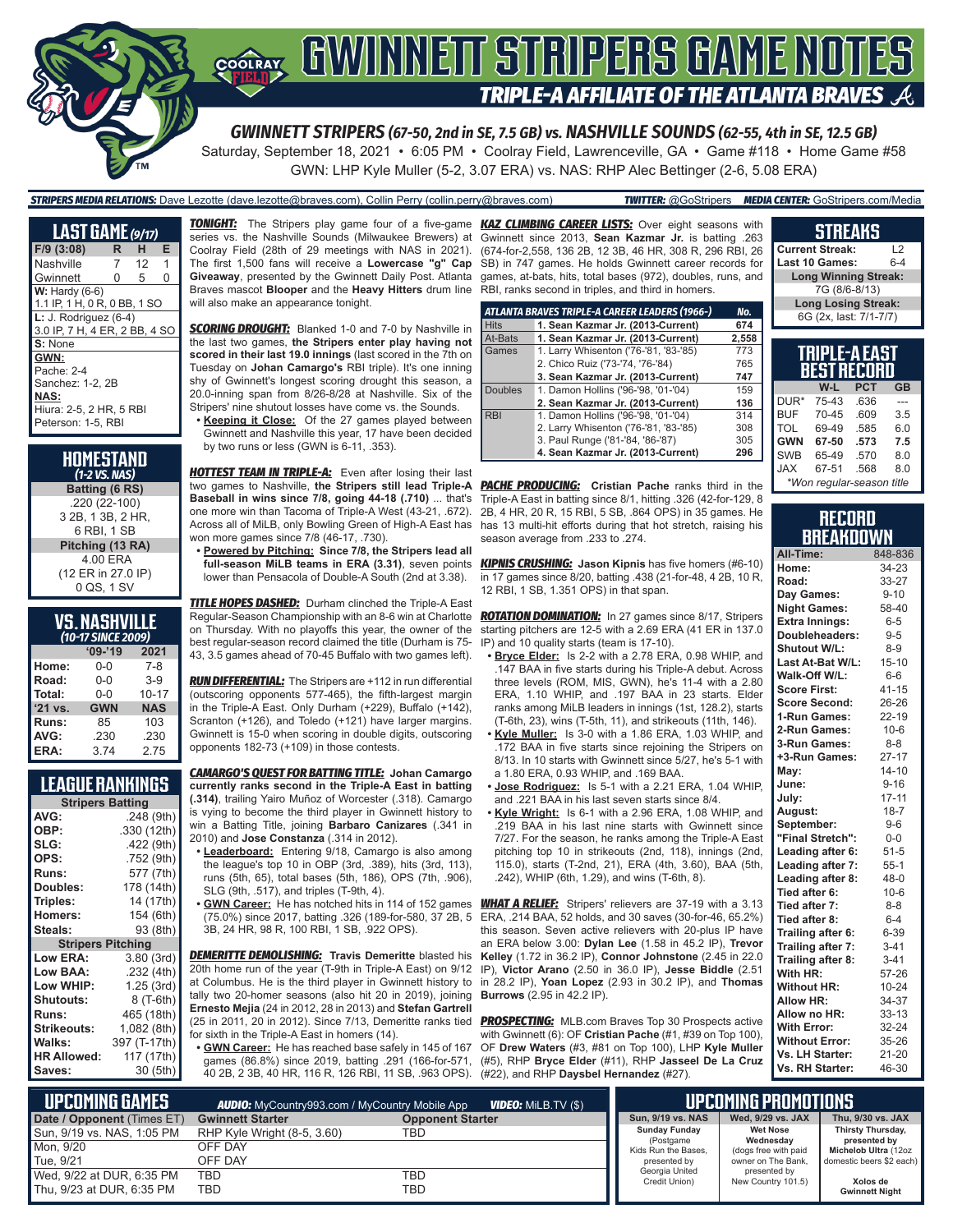

#### *SATURDAY, SEPTEMBER 18, 2021 VS. NASHVILLE*

#### **MANAGER MATT TUIASOSOPO**

**Matt Tuiasosopo** is in his first season as Gwinnett manager and his third season as a coach in the Atlanta Braves organization in 2021. He was named the seventh manager in team history on 3/30/21. Tuiasosopo is both the youngest manager in team history (turned 35 on 5/10) and the first former Gwinnett player to manage the club (hit .221 with 19 HR, 73 RBI in 178 games from 2016-17).

Tuiasosopo made his managerial debut in 2019 with Class-A Rome, leading the club to a 65-74 record and earning Atlanta's Bobby Cox Award for minor league manager of the year. He was set to return to Rome in 2020, but was reassigned to the Braves Alternate Training Site at Coolray Field once the MiLB season was canceled.

| Tuiasosopo's Managerial Career | Games | W-L     | <b>PCT</b> | <b>Plavoffs</b> |
|--------------------------------|-------|---------|------------|-----------------|
| With Gwinnett (1 Season):      | 117   | 67-50   | .573       |                 |
| MiLB Career (2 Seasons):       | 255   | 132-123 | .518       |                 |

*All staff bios available in the 2021 Stripers Media Guide*

|                            | EJECTIONS (4)            |                         |
|----------------------------|--------------------------|-------------------------|
| Player/Coach               | Date/Inning              | <b>Umpire</b>           |
| <b>Ryan Goins</b>          | 5/25 vs. MEM, 7th Inning | <b>HP Clint Vondrak</b> |
| <b>MGR Matt Tuiasosopo</b> | 6/3 vs. JAX, 8th Inning  | <b>HP Alex Tosi</b>     |
| <b>Travis Snider</b>       | 7/30 at MEM, 8th Inning  | HP John Bacon           |
| <b>Ryan Casteel</b>        | 8/17 at LOU, 3rd Inning  | 1B Charlie Ramos        |

|                               |     |                | TEAM DEFENSE (2ND IN TRIPLE-A EAST)    |                |            |                                                                |           |
|-------------------------------|-----|----------------|----------------------------------------|----------------|------------|----------------------------------------------------------------|-----------|
| <b>PCT</b>                    | G   | ТC             | PO                                     | A              | Е          | <b>DP</b>                                                      | TP        |
| .983                          | 117 | 4161           | 3034                                   | 1058           | 69         | 110                                                            |           |
| <b>Catchers</b>               |     | <b>SB</b>      | <b>CS</b>                              | <b>ATT</b>     | <b>PCT</b> | <b>PB</b>                                                      | $W-L$     |
| Casteel, Ryan                 |     | $\overline{4}$ | 0                                      | $\overline{4}$ | .000       | 1                                                              | $1 - 2$   |
| Contreras, William            |     | 21             | $\overline{2}$                         | 23             | .087       | 5                                                              | $23-6$    |
| d'Arnaud. Travis              |     | 2              | 2                                      | 4              | .500       | 0                                                              | $5 - 1$   |
| Jackson, Alex                 |     | 10             | 4                                      | 14             | .286       |                                                                | $11 - 12$ |
| Lucroy, Jonathan              |     | 18             | 5                                      | 23             | .217       |                                                                | $8 - 15$  |
| Martinez, Carlos              |     | 3              | 0                                      | 3              | .000       |                                                                | $2 - 1$   |
| Morales, Jonathan             |     | 15             | 6                                      | 21             | .286       | 2                                                              | $17 - 13$ |
| Total:                        |     | 73             | 19                                     | 92             | .207       | 11                                                             | 67-50     |
| <b>Outfield Assists (27):</b> |     |                |                                        |                |            | Waters (11), Demeritte (5), Ervin (4), Pache (2), Sanchez (2), |           |
|                               |     |                | Almonte (1), Inciarte (1), Rosario (1) |                |            |                                                                |           |
| Pitcher Pickoffs (5):         |     |                | Kingham (2), Muller (2), Y. Lopez (1)  |                |            |                                                                |           |
| <b>Catcher Pickoffs (3):</b>  |     |                | Casteel (1), Jackson (1), Morales (1)  |                |            |                                                                |           |

# **STARTS**

|     | <b>By Batting Order</b>                                                                                                                                                                                              |
|-----|----------------------------------------------------------------------------------------------------------------------------------------------------------------------------------------------------------------------|
| 1:  | Waters (80), Pache (22), Inciarte (6), Arcia (5), Almonte (1), Ervin (1), Gore (1),<br>Sanchez (1)                                                                                                                   |
| 2:  | Pache (41), Kipnis (24), Arcia (18), Rosario (11), Goins (9), Demeritte (4), Waters (3),<br>Sanchez (2), Almonte (1), Camargo (1), Ervin (1), Gore (1), Heredia (1)                                                  |
| 3:  | Arcia (49), Camargo (39), Kipnis (11), d'Arnaud (6), Demeritte (4), Jackson (3),<br>Lucroy (3), Contreras (2)                                                                                                        |
| 4:  | Camargo (53), Demeritte (20), Jackson (17), Contreras (6), Kipnis (6), Lucroy (5),<br>Almonte (3), Casteel (3), Rosario (2), Franco (1), Kazmar Jr. (1)                                                              |
| 5:  | Contreras (29), Demeritte (13), Kazmar Jr. (13), Lucroy (13), Goins (11), Kipnis (11),<br>Almonte (8), Jackson (8), Camargo (3), Casteel (2), Sanchez (2), Snider (2),<br>Franco (1), Ervin (1)                      |
| 6:  | Goins (27), Kazmar Jr. (17), Demeritte (13), Casteel (12), Ervin (9), Snider (8),<br>Pache (7), Sanchez (6), Lucroy (5), Waters (5), Almonte (4), Contreras (3), Jackson (1)                                         |
| 7:  | Ervin (22), Kazmar Jr. (21), Goins (18), Sanchez (18), Snider (13), Casteel (6),<br>Pache (6), Demeritte (5), Morales (4), Waters (3), Almonte (1)                                                                   |
| 8:  | Sanchez (34), Morales (21), Ervin (16), Kazmar Jr. (12), Snider (10), Goins (8),<br>Gore (7), Casteel (5), Unroe (2), Brugman (1), Martinez (1)                                                                      |
| 9:  | Starting Pitchers (69), Morales (14), Sanchez (13), Gore (6), Ervin (4), Snider (4),<br>Casteel (2), Kazmar Jr. (2), Martinez (2), Unroe (1)                                                                         |
|     | <b>By Position</b>                                                                                                                                                                                                   |
| C:  | Morales (30), Contreras (29), Jackson (23), Lucroy (23), d'Arnaud (6), Casteel (3),<br>Martinez (3)                                                                                                                  |
| 1B: | Camargo (55), Casteel (25), Snider (14), Kazmar Jr. (9), Morales (6), Franco (2),<br>Lucroy (2), Unroe (2), Demeritte (1), Goins (1)                                                                                 |
| 2B: | Kipnis (42), Sanchez (26), Goins (25), Kazmar Jr. (21), Arcia (1), Morales (1), Unroe (1)                                                                                                                            |
| 3B: | Camargo (38), Kazmar Jr. (33), Sanchez (27), Goins (14), Arcia (3), Morales (2)                                                                                                                                      |
| SS: | Arcia (63), Goins (33), Sanchez (19), Camargo (1), Kazmar Jr. (1)                                                                                                                                                    |
| LF: | Waters (40), Ervin (26), Gore (15), Almonte (9), Snider (7), Demeritte (6), Kipnis (5),<br>Arcia (4), Rosario (3), Heredia (1), Sanchez (1)                                                                          |
| CF: | Pache (69), Waters (31), Ervin (6), Rosario (6), Inciarte (5)                                                                                                                                                        |
| RF: | Demeritte (47), Ervin (21), Waters (20), Snider (11), Almonte (8), Pache (4),<br>Sanchez (3), Rosario (2), Camargo (1)                                                                                               |
| DH: | Contreras (11), Jackson (6), Demeritte (5), Kipnis (5), Snider (5), Pache (3), Casteel (2),<br>Kazmar Jr. (2), Rosario (2), Almonte (1), Arcia (1), Brugman (1), Camargo (1), Ervin (1),<br>Inciarte (1), Lucroy (1) |

|               | <b>VS. 2021 OPPONENTS</b> |          |              |               |         |          |              |  |  |  |  |  |  |  |
|---------------|---------------------------|----------|--------------|---------------|---------|----------|--------------|--|--|--|--|--|--|--|
|               | Home                      | Road     | <b>Total</b> |               | Home    | Road     | <b>Total</b> |  |  |  |  |  |  |  |
| <b>CLT</b>    | $5 - 1$                   | $11 - 1$ | $16 - 2$     | COL           | $---$   | $5 - 1$  | $5 - 1$      |  |  |  |  |  |  |  |
| <b>DUR</b>    | $4 - 2$                   | $1 - 5$  | $5 - 7$      | LOU           | $4 - 2$ | $5 - 1$  | $9 - 3$      |  |  |  |  |  |  |  |
| <b>JAX</b>    | $1 - 5$                   | $- - -$  | $1 - 5$      | <b>MW DIV</b> | $4 - 2$ | $10 - 2$ | $14 - 4$     |  |  |  |  |  |  |  |
| <b>MEM</b>    | $8 - 4$                   | $7-5$    | $15-9$       |               |         |          |              |  |  |  |  |  |  |  |
| <b>NAS</b>    | $7 - 8$                   | $3-9$    | $10 - 17$    |               |         |          |              |  |  |  |  |  |  |  |
| <b>NOR</b>    | $5 - 1$                   | $1 - 5$  | $6-6$        |               |         |          |              |  |  |  |  |  |  |  |
| <b>SE DIV</b> | $30 - 21$                 | 23-25    | 53-46        |               |         |          |              |  |  |  |  |  |  |  |

#### **LAST AT-BAT WINS** *(15)*

The Stripers are 15-10 (.600) in games decided in the last at-bat in 2021.

| Date/Opponent        | <b>Score</b> | Game-Winning Play (*=Walk-Off)           |
|----------------------|--------------|------------------------------------------|
| 5/4 at Charlotte     | 10-9 (12th)  | Almonte scores on E4 (Reynolds)          |
| 5/9 at Charlotte     | 12-9 (10th)  | Camargo RBI single                       |
| 5/14 vs. Louisville  | $2-1$ (8th)  | Arcia solo HR                            |
| 5/16 vs. Louisville  | $5-4$ (9th)  | Arcia walk-off solo HR*                  |
| 5/25 vs. Memphis     | $2-1$ (9th)  | Kazmar walk-off single*                  |
| 6/9-G2 at Memphis    | $3-1$ (8th)  | Waters RBI single                        |
| 6/18 vs. Nashville   | 8-7 (10th)   | Arcia scores on E4 (Hiura on Lucroy FC)* |
| 6/30 at Durham       | $2-1$ (9th)  | Pache RBI single                         |
| 7/18 at Charlotte    | 13-12 (9th)  | Contreras RBI double                     |
| 8/1 at Memphis       | $4-2$ (9th)  | Ervin RBI single                         |
| 8/6 vs. Charlotte    | 4-3 (11th)   | Morales walk-off single*                 |
| 8/8-G1 vs. Charlotte | $4-3(7th)$   | d'Arnaud walk-off single*                |
| 8/11-G1 vs. Durham   | $4-3(7th)$   | Pache walk-off single*                   |
| 8/24 at Nashville    | $3-1$ (9th)  | Rosario solo HR                          |
| 8/25 at Nashville    | 5-4 (10th)   | Contreras RBI single                     |
|                      |              |                                          |

# **GWINNETT PLAYERS USED** *(62 IN 2021)*

Anderson, Ian Arano, Victor Biddle, Jesse Bradford, Chasen Burrows, Thomas Chavez, Jesse Davidson, Tucker De La Cruz, Jasseel *Edwards Jr., Carl* Elder, Bryce Flaa, Jay *Greene, Shane*  Hernandez, Daysbel *Horacek, Mitch* Johnstone, Connor *Jones, Nate* Kelley, Trevor

Kingham, Nolan

Lee, Dylan Lopez, Yoan Martin, Chris Minter, A.J. Muller, Kyle Newcomb, Sean *Roark, Tanner* Rodriguez, Jose Santana, Edgar *Tice,Ty* Tomlin, Josh Toussaint, Touki Webb, Jacob Wilson, Brooks *Wilson, Bryse* Wright, Kyle Ynoa, Huascar *Almonte, Abraham* Arcia, Orlando *Brugman, Jaycob* Camargo, Johan Casteel, Ryan Contreras, William d'Arnaud, Travis Demeritte, Travis Ervin, Phillip Franco, Maikel Goins, Ryan Gore, Terrance Heredia, Guillermo *Inciarte, Ender Jackson, Alex* Kazmar Jr., Sean Kipnis, Jason *Lucroy, Jonathan*

**Position (27)** Martinez, Carlos Morales, Jonathan Pache, Cristian Rosario, Eddie Sanchez, Yolmer *Snider, Travis* Tomlin, Josh Unroe, Riley Waters, Drew

*Italics = Player no longer in Braves organization*

#### **BASS-LANTA**

OF Abraham Almonte RHP Ian Anderson INF/OF Orlando Arcia LHP Jesse Biddle INF Johan Camargo RHP Jesse Chavez C William Contreras C Travis d'Arnaud LHP Tucker Davidson RHP Carl Edwards Jr. RHP Jay Flaa

**32 players have played for both Gwinnett and Atlanta in 2021:** RHP Shane Greene OF Guillermo Heredia OF Ender Inciarte C Alex Jackson RHP Nate Jones INF Sean Kazmar Jr. C Jonathan Lucroy RHP Chris Martin LHP A.J. Minter LHP Kyle Muller (Debut) LHP Sean Newcomb

OF Cristian Pache OF Eddie Rosario RHP Edgar Santana RHP Ty Tice RHP Josh Tomlin RHP Touki Toussaint RHP Jacob Webb RHP Bryse Wilson RHP Kyle Wright RHP Huascar Ynoa

#### **ATLANTA BRAVES REHAB ASSIGNMENTS** *(12 IN 2021)* **Player Injury (IL Date)**

RHP Chris Martin RT Shoulder Inflammation (4/7) 5/5-5/11<br>OF Ender Inciarte Strained LT Hamstring (4/17) 5/6-5/12 OF Ender Inciarte Strained LT Hamstring (4/17)<br>OF Guillermo Heredia RT Hamstring Inflammation (5) RT Hamstring Inflammation  $(5/1)$  5/14<br>Strained LT Hamstring  $(5/2)$  5/21-6/9, 6/30-7/20 C Alex Jackson Strained LT Hamstring (5/2) 5/21-6/9<br>CF Cristian Pache RT Hamstring Inflammation (5/14) 5/29-6/1 OF Cristian Pache RT Hamstring Inflammation (5/14) 5/29-6/1<br>RHP Touki Toussaint RT Shoulder Strain (3/26) 6/22-7/15 RHP Touki Toussaint RT Shoulder Strain (3/26) 6/22-7/15 Torn LT Thumb Ligament (5/2) 7/30-8/10 RHP Ian Anderson RT Shoulder Inflammation (7/16) 8/5-8/28<br>RHP Huascar Ynoa Fractured RT Hand (5/17) 8/6-8/16 RHP Huascar Ynoa Fractured RT Hand (5/17) 8/6-8/16<br>OF Eddie Rosario RT Abdominal Strain (7/7) 8/10-8/26 OF Eddie Rosario RT Abdominal Strain (7/7)<br>RHP Chris Martin RT Elbow Inflammation (9 RHP Chris Martin RT Elbow Inflammation (9/2) 9/14-9/15 Neck Strain (8/31)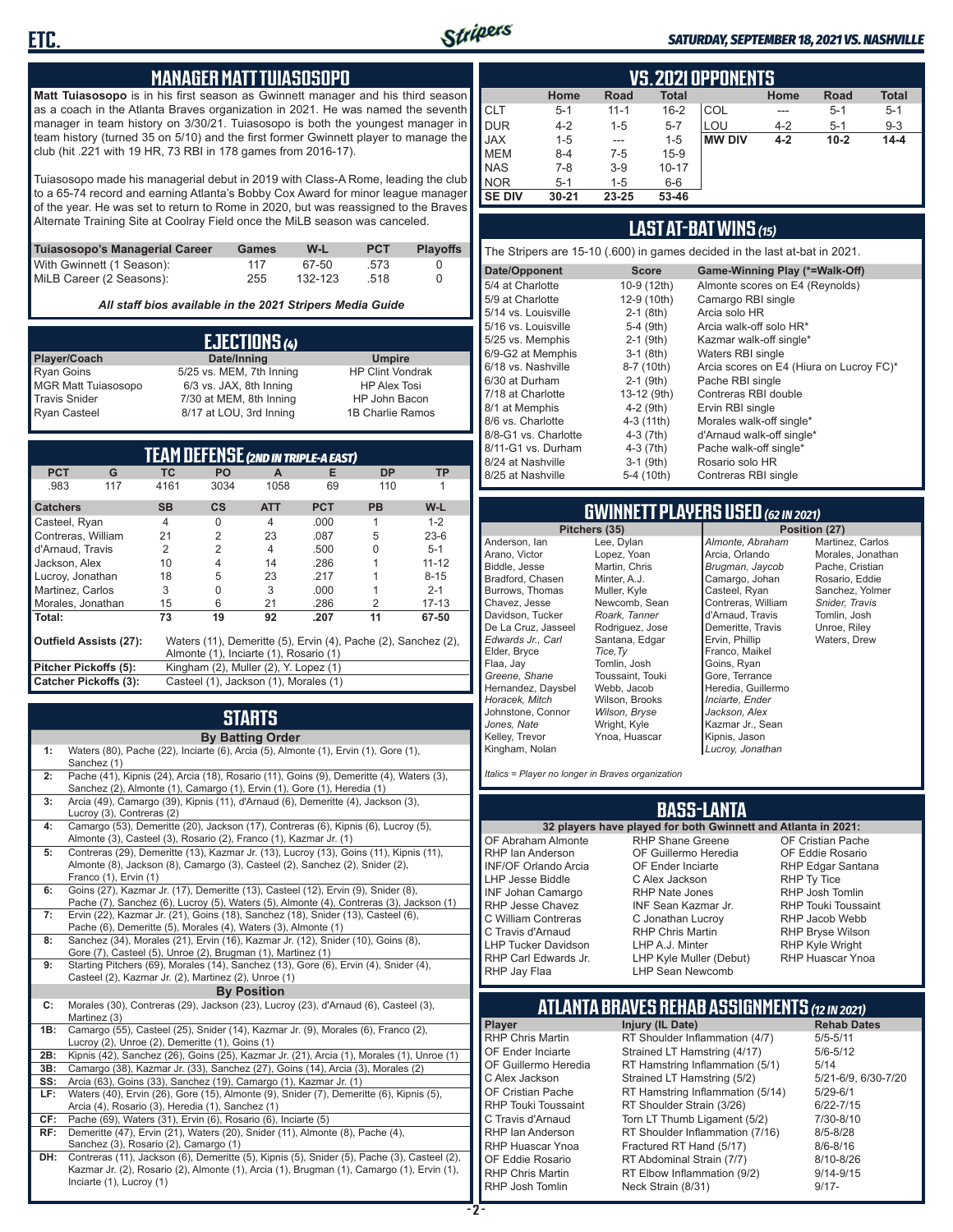### **STARTING PITCHER**



**ON BRAVES 40-MAN ROSTER**

#### *SATURDAY, SEPTEMBER 18, 2021 VS. NASHVILLE*

# **50****KYLE MULLER**

**B/T:** R/L **BORN:** 10/7/97 in Dallas, TX (age 23) **HT:** 6-7 **ACQUIRED:** Braves' 2nd Round Pick (44th Overall) in 2016 June draft out of Jesuit College Prep (Dallas, TX) **BIO ON PAGE 78 OF MEDIA GUIDE**

*TONIGHT'S START:* Muller makes his 15th start with Gwinnett in game four of a fivegame series vs. Nashville ... Over his last 10 Triple-A starts since 5/27, is 5-1 with a 1.80 ERA (11 ER in 55.0 IP) and .169 BAA ... In five starts since being optioned by Atlanta on 8/13, is 3-0 with a 1.86 ERA (6 ER in 29.0 IP) and .172 BAA.

*PROSPECTING:* Muller is ranked Atlanta's No. 5 prospect by MLB.com ... Entering the year, he was ranked the Braves' No. 7 prospect by *Baseball America* ... *BA* also rated him as owner of both the "Best Fastball" and "Best Curveball" in the Braves system.

*2021 WITH GWINNETT:* Was on Gwinnett's Opening Night roster ... On 5/4 at Charlotte (ND, 3.0 IP, 5 H, 7 R, 6 ER, 5 BB, 4 SO), became the third pitcher in Gwinnett history to make his Triple-A debut as the Opening Night starter, joining **Tommy Hanson** (4/9/09 at Charlotte) and **Mike Soroka** (4/6/18 at Norfolk) ... Earned his first Triple-A win on 5/27 vs. Memphis (5.0 IP, 3 H, 1 ER), also went 2-for-3 with an RBI in the 14-2 win ... Over two starts in June, went 1-0 with a 1.64 ERA, 0.82 WHIP, and .135 BAA ... Struck out a season-high 11 over 6.0 innings (loss, 6 H, 2 ER, 0 BB) on 7/9 vs. Nashville ... Did not allow an earned run over 16.0 IP spanning three starts from 7/14-8/25.

*2021 WITH ATLANTA:* Recalled four times (6/16, 6/21, 6/27, 7/19) during his MLB debut season ... Overall, is 2-4 with a 4.17 ERA, 1.25 WHIP, and .202 BAA in nine games (8 starts) ... Debuted in relief on 6/15 vs. Boston (1.0 IP, 4 H, 2 ER) ... Made his first MLB start on 6/21 at the NY Mets (loss, 4.0 IP, 0 H, 1 ER) ... Earned his first MLB win on 6/27 at Cincinnati (5.0 IP, 1 H, 0 R) ... After going 2-3 with a 2.43 ERA and .184 BAA in his first seven games (6 starts) from 6/16-7/31, went 0-1 with an 11.57 ERA and .269 BAA in two starts from 8/6-8/12 ... Optioned to Gwinnett most recently on 8/13.

*2020 SEASON:* Muller was a member of the Braves' 60-man player pool, but spent the entire season at the Alternate Training Site in Gwinnett (no MLB debut).

*CAREER ACCOLADES:* **2018:** Arizona Fall League Rising Stars Game (1-0, 2.53 ERA in 7G with Peoria) ... **2019:** Southern League Pitcher of the Week (5/26/19) ... Southern League Midseason All-Star (4-4, 3.18 ERA, .188 BAA in 14 first-half starts with Double-A Mississippi).

|              | <b>MULLER'S OVERALL STATS</b> |         |            |       |           |           |           |            |             |  |  |  |  |  |
|--------------|-------------------------------|---------|------------|-------|-----------|-----------|-----------|------------|-------------|--|--|--|--|--|
| Year         | Team                          | $W-L$   | <b>ERA</b> | G/GS  | <b>HR</b> | <b>BB</b> | <b>SO</b> | <b>BAA</b> | <b>WHIP</b> |  |  |  |  |  |
| 12021        | ATLANTA (MLB)                 | $2 - 4$ | 4.17       | 9/8   |           | 20        | 37        | .202       | 1.25        |  |  |  |  |  |
|              | Gwinnett (AAA)                | $5-2$   | 3.07       | 14/14 |           | 34        | 80        | .205       | 1.22        |  |  |  |  |  |
| MiLB Career: |                               | $25-12$ | 3.04       | 82/81 | 25        | 178       | 416       | 220        | 1 24        |  |  |  |  |  |
| MLB Career:  |                               | $2 - 4$ | 4 17       | 9/8   |           | 20        | 37        | 202        | 1 25        |  |  |  |  |  |

|                 | <b>MULLER'S 2021 SPLITS (WITH GWINNETT)</b> |           |                       |
|-----------------|---------------------------------------------|-----------|-----------------------|
| Home:           | 2-1, 2.42 ERA (5G)                          | Road:     | 3-1, 3.45 ERA (9G)    |
| Day:            | 1-0, 4.50 ERA (2G)                          | Night:    | 4-2, 2.83 ERA (12G)   |
| <b>Starter:</b> | 5-2, 3.07 ERA (14G)                         | Reliever: | $0-0, - -$ ERA $(0G)$ |
| Vs. LHB:        | .167 BAA, 2 HR                              | Vs. RHB:  | .222 BAA, 5 HR        |

|                | <b>MULLER VS. NASHVILLE</b> |            |   |           |      |    |    |           |           |  |  |  |  |  |
|----------------|-----------------------------|------------|---|-----------|------|----|----|-----------|-----------|--|--|--|--|--|
|                | W-L                         | <b>ERA</b> | G | <b>GS</b> | ΙP   | н  | ER | <b>HR</b> | <b>BB</b> |  |  |  |  |  |
| 2021:          | $0 - 2$                     | 2.76       |   |           | 16.1 | 12 | 5  |           |           |  |  |  |  |  |
| <b>Career:</b> | $0 - 2$                     | 2.76       |   |           | 16.1 | 12 | 5  |           |           |  |  |  |  |  |

| <b>MULLER'S HIGHS &amp; LOWS</b> |                             |                                    |  |  |  |  |  |  |  |  |  |
|----------------------------------|-----------------------------|------------------------------------|--|--|--|--|--|--|--|--|--|
|                                  | <b>Season</b>               | Career (MiLB and MLB)              |  |  |  |  |  |  |  |  |  |
| l IP:                            | 6.0 (6x, last: 9/12 at COL) | 7.1 (7/20/18, FLA at CLR)          |  |  |  |  |  |  |  |  |  |
| so:                              | 11 (7/9 vs. NAS)            | 12 (7/9/18, FLA at DBT)            |  |  |  |  |  |  |  |  |  |
| BB:                              | 5 (5/4 at CLT)              | 6 (4/19/19, MIS at CHA)            |  |  |  |  |  |  |  |  |  |
| IH:                              | 7 (5/9 at CLT)              | 9 (2x, last: 6/28/18, FLA vs. DUN) |  |  |  |  |  |  |  |  |  |
| IER:                             | 6 (2x, last: 8/12 vs. CIN)  | 6 (4x, last: 8/12/21, ATL vs. CIN) |  |  |  |  |  |  |  |  |  |
| Low-Hit CG:                      | None                        | None                               |  |  |  |  |  |  |  |  |  |
| Low-ER CG:                       | None                        | None                               |  |  |  |  |  |  |  |  |  |

| <b>MULLER AT THE PLATE</b> |                                                                                |    |   |   |  |  |  |  |  |    |  |  |  |  |
|----------------------------|--------------------------------------------------------------------------------|----|---|---|--|--|--|--|--|----|--|--|--|--|
|                            | <b>SO</b><br>AVG.<br>3B<br>HR<br><b>RBI</b><br><b>BB</b><br>AB<br>2B<br>н<br>R |    |   |   |  |  |  |  |  |    |  |  |  |  |
| 2021 w/ATL:                | .091                                                                           | 11 |   |   |  |  |  |  |  |    |  |  |  |  |
| 2021 w/GWN:                | .278                                                                           | 18 |   | 5 |  |  |  |  |  | 10 |  |  |  |  |
| MiLB Career:               | .209                                                                           | 43 | 4 | 9 |  |  |  |  |  | 19 |  |  |  |  |
| MLB Career:                | .091                                                                           | 11 |   |   |  |  |  |  |  |    |  |  |  |  |

|            |                |               |     |                |                | <b>MULLER'S 2021 STARTS (ALL LEVELS)</b> |                |                |           |        |                           |              |                                                   |  |  |  |  |  |
|------------|----------------|---------------|-----|----------------|----------------|------------------------------------------|----------------|----------------|-----------|--------|---------------------------|--------------|---------------------------------------------------|--|--|--|--|--|
| Team       | Date/Opp.      | <b>Result</b> | IP  | н              | R              | <b>ER</b>                                | <b>HR</b>      | <b>BB</b>      | <b>SO</b> | NP-S   | Opp. Starter              | <b>Final</b> | <b>Notes</b>                                      |  |  |  |  |  |
| <b>GWN</b> | 5/4 at CLT     | <b>ND</b>     | 3.0 | 5              |                | 6                                        | 2              | 5              | 4         | 82-38  | Jimmy Lambert             | W, 10-9      | Triple-A debut, exited trailing 4-3 in 4th.       |  |  |  |  |  |
| <b>GWN</b> | 5/9 at CLT     | <b>ND</b>     | 4.0 |                | 4              | 3                                        |                | 3              | 6         | 84-52  | Jimmy Lambert             | W, 12-9      | Exited training 4-3 in 4th once again.            |  |  |  |  |  |
| <b>GWN</b> | 5/15 vs. LOU   | <b>ND</b>     | 4.0 | 4              |                |                                          |                | 3              | 6         | 83-46  | Bo Takahashi              | W. 11-1      | GWN scored 10 runs in last two innings.           |  |  |  |  |  |
| <b>GWN</b> | 5/21 at NAS    | $L.0-1$       | 4.1 | 4              | 3              | 3                                        |                | 4              | 5         | 92-55  | <b>Thomas Jankins</b>     | $L, 2-3$     | Recorded first Triple-A hit, an RBI single.       |  |  |  |  |  |
| <b>GWN</b> | 5/27 vs. MEM   | W. 1-1        | 5.0 | 3              |                |                                          |                | $\Omega$       | 8         | 81-52  | Zack Thompson             | W. 14-2      | First career Triple-A win.                        |  |  |  |  |  |
| <b>GWN</b> | $6/2$ vs. JAX  | W. 2-1        | 5.0 | 4              |                |                                          | $\Omega$       | $\overline{c}$ | 6         | 84-53  | Shawn Morimando           | W, 11-3      | Consec. wins for first time since 5/20-26, 2019.  |  |  |  |  |  |
| <b>GWN</b> | 6/9-G2 at MEM  | <b>ND</b>     | 6.0 |                |                |                                          | $\mathbf 0$    | $\overline{c}$ | 6         | 88-53  | Austin Warner             | W. 3-1       | Third straight start allowing one run.            |  |  |  |  |  |
| <b>ATL</b> | 6/21-G1 at NYM | L. 0-1        | 4.0 | $\Omega$       |                |                                          | $\Omega$       | $\overline{2}$ | 3         | 56-33  | Jacob deGrom              | L, 2-4       | First Major League start.                         |  |  |  |  |  |
| <b>ATL</b> | 6/27 at CIN    | W, 1-1        | 5.0 |                | $\Omega$       | $\Omega$                                 | $\Omega$       | $\overline{2}$ | 9         | 93-55  | <b>Tyler Mahle</b>        | W, 4-0       | First Major League win, season high for SO.       |  |  |  |  |  |
| <b>ATL</b> | 7/3 vs. MIA    | L, 1-2        | 5.2 | 4              | 3              | 3                                        |                | 4              | 7         | 102-60 | Sandy Alcantara           | L, 2-3       | Most pitches since 7/16/19 (103, MIS @ JAX).      |  |  |  |  |  |
| <b>GWN</b> | 7/9 vs. NAS    | $L, 2-2$      | 6.0 | 6              | $\overline{2}$ | $\overline{2}$                           | $\Omega$       | $\Omega$       | 11        | 95-62  | Josh Lindblom             | L. 1-3       | One strikeout shy of career high (12).            |  |  |  |  |  |
| <b>GWN</b> | 7/14 at CLT    | <b>ND</b>     | 4.0 |                | $\Omega$       | $\Omega$                                 | $\Omega$       | $\overline{2}$ | 4         | 73-45  | Matt Tomshaw              | W, 11-1      | Shortest MiLB start since 5/15 vs. LOU.           |  |  |  |  |  |
| <b>ATL</b> | 7/21-G1 vs. SD | L. 1-3        | 4.0 | 2              |                |                                          | $\Omega$       | 3              | 3         | 87-50  | Chris Paddack             | $L, 2-3$     | Profar doubled, scored for lone run allowed.      |  |  |  |  |  |
| <b>ATL</b> | 7/26-G1 at NYM | W. 2-3        | 5.0 | 4              | $\Omega$       | $\Omega$                                 | $\Omega$       | $\overline{c}$ | 3         | 75-46  | Marcus Stroman            | W. 2-0       | Recorded first MLB hit, a single in the 3rd.      |  |  |  |  |  |
| <b>ATL</b> | 7/31 vs. MIL   | <b>ND</b>     | 5.0 | 4              |                |                                          | 0              | $\overline{2}$ |           | 87-54  | <b>Brandon Woodruff</b>   | W. 8-1       | Braves added seven runs after his exit.           |  |  |  |  |  |
| <b>ATL</b> | 8/6 vs. WSH    | <b>ND</b>     | 4.2 | $\overline{2}$ | 3              | 3                                        | $\Omega$       | $\overline{c}$ | 3         | 80-51  | <b>Erick Fedde</b>        | W. 8-4       | Three wild pitches were most in MLB start.        |  |  |  |  |  |
| <b>ATL</b> | 8/12 vs. CIN   | $L, 2-4$      | 2.1 | 5              | 6              | 6                                        |                | 3              | 4         | 72-45  | <b>Vladimir Gutierrez</b> | L, 3-12      | Shortest MLB start, optioned to GWN on 8/13.      |  |  |  |  |  |
| <b>GWN</b> | 8/18 at LOU    | W. 3-2        | 6.0 |                |                | $\Omega$                                 | 0              | 3              | 4         | 89-54  | Michael Mariot            | W. 4-1       | Combined with three relievers on one-hitter.      |  |  |  |  |  |
| <b>GWN</b> | 8/25 at NAS    | <b>ND</b>     | 6.0 | $\overline{2}$ | 0              | $\Omega$                                 | 0              | 2              | 4         | 90-56  | Dylan File                | W. 5-4       | Third straight Triple-A start with no ER allowed. |  |  |  |  |  |
| <b>GWN</b> | 9/1 vs. MEM    | <b>ND</b>     | 6.0 | 6              | 2              | 2                                        | $\overline{A}$ |                | 6         | 91-54  | <b>Matthew Liberatore</b> | W. 3-2       | First ER alllowed in Triple-A since 7/9.          |  |  |  |  |  |
| <b>GWN</b> | 9/7 at COL     | W. 4-2        | 5.0 | 5              | $\overline{2}$ | $\overline{2}$                           | $\Omega$       | 4              | 5         | 89-52  | <b>Kirk McCarty</b>       | W. 7-2       | Most BB allowed in Triple-A since 5/21 at NAS.    |  |  |  |  |  |
| <b>GWN</b> | 9/12 at COL    | W, 5-2        | 6.0 | 3              | $\overline{2}$ | $\overline{2}$                           | $\Omega$       | 3              | 5         | 83-51  | <b>Kirk McCarty</b>       | W. 8-2       | First GWN starter to win 2G in same series.       |  |  |  |  |  |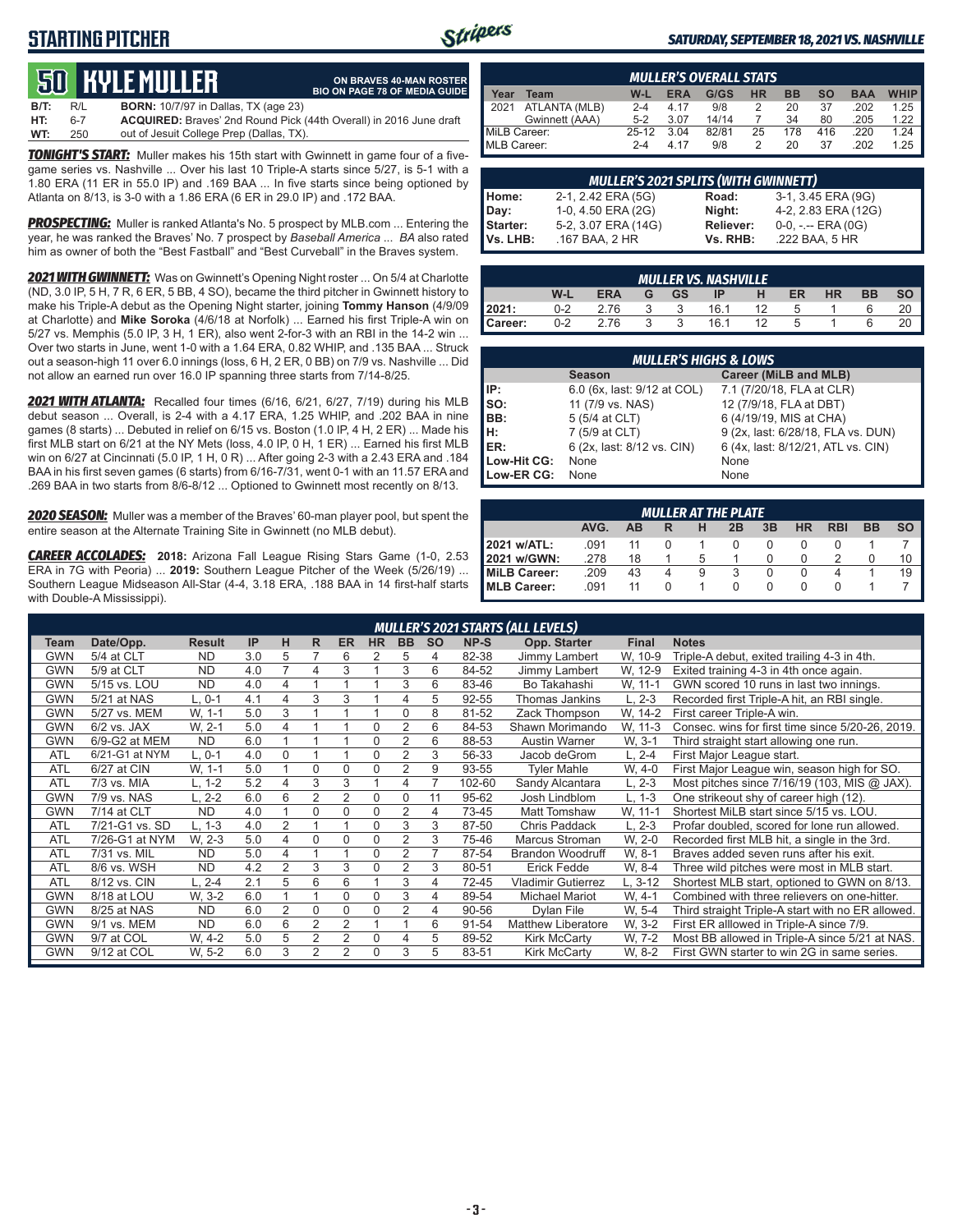### **PITCHING STAFF**



#### *SATURDAY, SEPTEMBER 18, 2021 VS. NASHVILLE*

|                                                                            | <b>STRIPERS PITCHING BREAKDOWN</b> |            |        |     |     |           |           |           |            |  |  |  |  |  |
|----------------------------------------------------------------------------|------------------------------------|------------|--------|-----|-----|-----------|-----------|-----------|------------|--|--|--|--|--|
|                                                                            | W-L                                | <b>ERA</b> | IP     | R   | ER  | <b>HR</b> | <b>BB</b> | <b>SO</b> | <b>BAA</b> |  |  |  |  |  |
| Starters:                                                                  | $30 - 31$                          | 4.44       | 516.1  | 274 | 255 | 65        | 201       | 508       | 248        |  |  |  |  |  |
| Relievers:                                                                 | $37-19$                            | 3.13       | 495.0  | 191 | 172 | 52        | 196       | 574       | 214        |  |  |  |  |  |
| l Total:                                                                   | 67-50                              | 3.80       | 1011 1 | 465 | 427 | 117       | 397       | 1082      | 232        |  |  |  |  |  |
| <b>Saves/Opp:</b> 30/46 (65.2%)  Holds: 52 <b>IR/Scored:</b> 86/27 (31.4%) |                                    |            |        |     |     |           |           |           |            |  |  |  |  |  |

|            | <b>PITCHING BY MONTH</b>                                                                |      |       |     |     |    |     |     |                       |  |  |  |  |  |
|------------|-----------------------------------------------------------------------------------------|------|-------|-----|-----|----|-----|-----|-----------------------|--|--|--|--|--|
|            | <b>BAA</b><br><b>SO</b><br><b>BB</b><br><b>ERA</b><br><b>HR</b><br>W-L<br>ER<br>IP<br>R |      |       |     |     |    |     |     |                       |  |  |  |  |  |
| May:       | $14 - 10$                                                                               | 3.50 | 211.0 | 90  | 82  | 28 | 65  | 240 | $.222$ $\blacksquare$ |  |  |  |  |  |
| June:      | $9 - 16$                                                                                | 4.55 | 213.2 | 115 | 108 | 26 | 94  | 223 | $.263$ $\blacksquare$ |  |  |  |  |  |
| July:      | $17 - 11$                                                                               | 4.50 | 242.0 | 131 | 121 | 37 | 100 | 261 | .240                  |  |  |  |  |  |
| August:    | $18 - 7$                                                                                | 2.99 | 216.2 | 81  | 72  | 15 | 90  | 223 | .214 I                |  |  |  |  |  |
| September: | $9-6$                                                                                   | 3.09 | 128.0 | 48  | 44  | 11 | 48  | 135 |                       |  |  |  |  |  |

|                     |           |            |           |          |          | STRIPERS STARTING PITCHERS (14 IN 2021) |                            |                                                    |
|---------------------|-----------|------------|-----------|----------|----------|-----------------------------------------|----------------------------|----------------------------------------------------|
| <b>Pitcher</b>      | $W-L$     | <b>ERA</b> | <b>GS</b> | QS       |          | <b>Team W-L Run Support</b>             | <b>Last Gwinnett Start</b> | <b>Final Line</b>                                  |
| Anderson, lan       | $0 - 0$   | 3.68       | 4         | 0        | $3 - 1$  | 1.75 RPG (7 Tot.)                       | 8/24 at NAS (ND)           | 5.0 IP, 3 H, 1 R, 1 ER, 2 BB, 9 SO (90p/54s)       |
| Burrows, Thomas     | $0 - 0$   | 0.00       |           | $\Omega$ | $1 - 0$  | $0.00$ RPG $(0$ Tot.)                   | 7/21-G1 vs. NOR (ND)       | 1.0 IP, 0 H, 1 R, 0 ER, 3 BB, 2 SO (32p/13s)       |
| Davidson, Tucker    | $2 - 1$   | 0.90       | 3         | 3        | $2 - 1$  | 5.33 RPG (16 Tot.)                      | 5/23 at NAS (L)            | 6.0 IP, 1 H, 1 R, 1 ER, 1 BB, 9 SO, 1 HR (82p/51s) |
| De La Cruz. Jasseel | $0 - 3$   | 7.02       | 15        | $\Omega$ | $8 - 7$  | 2.27 RPG (34 Tot.)                      | 8/14 vs. DUR (L)           | 0.0 IP, 3 H, 3 R, 3 ER, 1 BB, 0 SO, 1 WP (19p/10s) |
| Elder, Bryce        | $2 - 2$   | 2.28       | 5         | 2        | $3 - 2$  | 1.80 RPG (9 Tot.)                       | 9/16 vs. NAS (L)           | 5.0 IP, 1 H, 1 R, 0 ER, 4 BB, 6 SO, 1 WP (78p/48s) |
| Johnstone, Connor   | $1 - 7$   | 6.45       | 15        | $\Omega$ | $4 - 11$ | 1.67 RPG (25 Tot.)                      | 9/11 at COL (L)            | 4.0 IP, 6 H, 3 R, 3 ER, 0 BB, 2 SO, 2 HR (62p/42s) |
| Kingham, Nolan      | $0 - 4$   | 8.89       | 6         | $\Omega$ | $2 - 4$  | 1.33 RPG (8 Tot.)                       | 8/15 vs. DUR (L)           | 5.0 IP, 9 H, 6 R, 6 ER, 2 BB, 3 SO, 1 HR (93p/56s) |
| Muller, Kyle        | $5 - 2$   | 3.07       | 14        | 6        | $12 - 2$ | 4.21 RPG (59 Tot.)                      | 9/12 at COL (W)            | 6.0 IP, 3 H, 2 R, 2 ER, 3 BB, 5 SO, 2 WP (83p/51s) |
| Roark, Tanner       | $0-0$     | 0.00       | 3         | $\Omega$ | $2 - 1$  | 2.67 RPG (8 Tot.)                       | 8/22 at LOU (ND)           | 2.0 IP, 2 H, 0 R, 2 BB, 1 SO, 1 WP (32p/17s)       |
| Rodriguez, Jose     | $6 - 4$   | 5.04       | 15        |          | $8 - 7$  | 2.80 RPG (42 Tot.)                      | 9/17 vs. NAS (L)           | 3.0 IP, 7 H, 4 R, 4 ER, 2 BB, 4 SO, 1 HR (70p/43s) |
| Toussaint. Touki    | $2 - 1$   | 4.32       | $\Delta$  | 2        | $2 - 2$  | 3.50 RPG (14 Tot.)                      | 7/13 at CLT (W)            | 6.0 IP, 3 H, 2 R, 2 ER, 3 BB, 7 SO, 1 HR (89p/54s) |
| Wilson, Bryse       | $4 - 2$   | 4.47       | 9         | 3        | $6 - 3$  | 3.00 RPG (27 Tot.)                      | 7/7 vs. NAS (ND)           | 5.0 IP, 8 H, 5 R, 5 ER, 2 BB, 2 SO, 2 HR (81p/50s) |
| Wright, Kyle        | $8 - 5$   | 3.60       | 21        | 8        | $12-9$   | 2.67 RPG (56 Tot.)                      | 9/14 vs. NAS (W)           | 6.0 IP, 5 H, 4 R, 4 ER, 2 BB, 6 SO, 1 HB (93p/59s) |
| Ynoa, Huascar       | $0-0$     | 4.32       | 2         | 0        | $2 - 0$  | 2.50 RPG (5 Tot.)                       | 8/11-G2 vs. DUR (ND)       | 4.2 IP, 4 H, 3 R, 3 ER, 4 BB, 7 SO, 1 WP (83p/51s) |
| Total:              | $30 - 31$ | 4.44       | 117       | 25       | 67-50    | 2.65 RPG (310 Tot.)                     |                            |                                                    |

|                     |         |            |    |           |                          |        |              |                    | RELIEF SUMMARY (CURRENT STRIPERS ONLY, GWINNETT STATS ONLY) |                         |
|---------------------|---------|------------|----|-----------|--------------------------|--------|--------------|--------------------|-------------------------------------------------------------|-------------------------|
| <b>Pitcher</b>      | W-L     | <b>ERA</b> | G  | <b>GF</b> | <b>HLD</b>               | SV/OPP | <b>IR/RS</b> | <b>Last Outing</b> | <b>Last Final Line</b>                                      | <b>Scoreless Streak</b> |
| Arano. Victor       | $1 - 2$ | 2.50       | 32 | 8         | 6                        | 2/4    | 6/1          | 9/14 vs. NAS       | Hold, 1.0 IP, 0 H, 0 R, 0 BB, 2 SO (16p/10s)                | 4G (4.2 IP)             |
| Biddle, Jesse (L)   | $1 - 1$ | 2.51       | 29 | 3         | 8                        | 1/2    | 10/3         | 9/17 vs. NAS       | 1.0 IP, 0 H, 0 R, 0 BB, 2 SO (18p/11s)                      | 1G (1.0 IP)             |
| Bradford, Chasen    | $4 - 0$ | 3.51       | 34 |           | 6                        | 0/1    | 4/4          | 9/17 vs. NAS       | 1.0 IP, 0 H, 0 R, 1 BB, 1 SO (24p/13s)                      | 7G (9.1 IP)             |
| Burrows, Thomas (L) | $3 - 1$ | 2.95       | 31 |           | 4                        | 0/1    | 18/6         | 9/12 at COL        | 2.0 IP, 0 H, 0 R, 1 BB, 2 SO (27p/16s)                      | 2G (3.0 IP)             |
| De La Cruz. Jasseel | $1 - 0$ | 1.93       | 3  |           |                          | 0/0    | 0/0          | 7/10 vs. NAS       | 3.0 IP, 0 H, 0 R, 3 BB, 3 SO (49p/28s)                      | 2G (4.0 IP)             |
| Flaa, Jay           | $1 - 2$ | 5.58       | 28 |           |                          | 1/1    | 2/0          | 9/17 vs. NAS       | 1.0 IP, 1 H, 0 R, 1 BB, 1 SO (20p/11s)                      | 2G (4.0 IP)             |
| Hernandez, Davsbel  | $0 - 1$ | 7.94       | ĥ  |           |                          | 0/1    | 3/0          | 9/16 vs. NAS       | 1.0 IP. 1 H. 0 R. 0 BB. 2 SO (16p/11s)                      | 2G (2.2 IP)             |
| Johnstone, Connor   | $2 - 0$ | 2.45       | 15 |           | $\overline{\phantom{a}}$ | 0/0    | 12/5         | 8/22 at LOU        | $0.1$ IP, 0 H, 0 R, 0 BB, 0 SO (3p/2s)                      | 1G (0.1 IP)             |
| Kelley, Trevor      | $2 - 3$ | 172        | 33 |           |                          | 2/4    | 12/2         | 9/16 vs. NAS       | 1.0 IP, 1 H, 0 R, 1 BB, 1 SO (20p/15s)                      | 1G (1.0 IP)             |
| Lee, Dylan (L)      | $5-1$   | .58        | 34 |           | 6                        | 1/2    | 6/0          | 9/16 vs. NAS       | 1.0 IP, 0 H, 0 R, 0 BB, 1 SO (9p/6s)                        | 2G (2.0 IP)             |
| Lopez, Yoan         | $3-2$   | 2.93       | 30 | 11        | 5                        | 2/4    | 4/2          | 9/16 vs. NAS       | 1.0 IP, 1 H, 0 R, 0 BB, 1 SO, 1 BK (21p/15s)                | 6G (6.0 IP)             |
| Rodriguez, Jose     | $0 - 0$ | 3.60       |    |           |                          | 0/0    | 0/0          | 5/26 vs. MEM       | 1.0 IP. 2 H. 1 R. 1 ER. 0 BB. 1 SO. 1 HR (13p/10s)          | $-2G$                   |
| Tomlin, Josh        | $0 - 0$ | 9.00       |    |           |                          | 0/0    | 0/0          | 9/17 vs. NAS       | 3.0 IP, 4 H, 3 R, 3 ER, 1 BB, 2 SO, 1 HR (49p/28s)          | -1G                     |
| Wilson, Brooks      | $0-0$   | 9.00       |    |           |                          | 1/1    | 0/0          | 9/14 vs. NAS       | Save, 1.0 IP, 1 H, 1 R, 1 ER, 1 BB, 1 SO (24p/15s)          | $-1G$                   |

## **54 VICTOR ARANO** *- RHP - 26 YRS - COSAMALOAPAN, MEXICO*

**• 2021 with GWN: Is 1-1 with 0.93 ERA (2 ER in 19.1 IP), 1 SV, and .115 BAA (7 H, 7 BB, 26 SO) in 16G since 7/15** ... **5/14 vs. LOU:** Earned GWN's first save of 2021 (1.0 IP, 1 H in 2-1 win) ... **8/1 at MEM:** Earned first win (2.0 IP, 2 H, 0 R, 1 SO in 4-2 win).

- **• 2021 with ATL:** Recalled on 5/8, but did not pitch ... Optioned on 5/10 ... DFA'd and outrighted to Gwinnett on 6/6.
- **• 2020:** Was a member of Philadelphia's 60-man player pool, but spent the entire year at the Alternate Site in Lehigh Valley ... DFA'd by the Phillies on 1/18.
- **• 2019:** Limited to just 6G with Triple-A Lehigh Valley (2-0, 0.00 ERA in 3G) and Philadelphia (1-0, 3.86 ERA in 3G) ... Was on injured list from 4/20-end of season (right elbow inflammation).
- **• Acquired:** Claimed off waivers from Philadelphia (1/22/21) ... Originally signed by the Los Angeles Dodgers as a non-drafted free agent (4/4/13).
- **• MLB Career:** 3-2, 2.65 ERA, .224 BAA, 3 SV in 73G with Philadelphia (2017-19).

### **48 JESSE BIDDLE** *- LHP - 29 YRS - PHILADELPHIA, PA*

- **• 2021 with GWN: 6/23-8/21:** Went 0-0 with 0.60 ERA (1 ER in 15.0 IP) and .236 BAA (13 H, 9 BB, 29 SO) in 15G ... **9/1 vs. MEM:** Earned first win (1.0 IP, 1 H, 0 R, 0 BB, 2 SO in 3-2 victory) ... **9/3 vs. MEM:** Earned first save (2.0 IP, 3 H, 1 ER, 1 BB, 1 SO in 5-3 win).
- **• GWN Career:** 2-1, 2.23 ERA, .240 BAA, 2 SV (2-for-4) in 37G since 2018.
- **• 2021 with ATL:** Had his contract selected on 4/17, pitched in 8G with the Braves (0-0, 8.44 ERA, 10 ER in 10.2 IP) ... DFA'd on 5/17, outrighted to Gwinnett on 5/19.
- **• Spring Training:** 0-0, 3.00 ERA, .257 BAA, 2 SV in 9G with Cincinnati ... Released on 3/26 after re-signing as MiLB FA on 12/11/20.
- **• 2020:** Opened the year at Cincinnati's Alternate Training Site ... Contract selected on 8/25 (0-0, 0.00 ERA, 0 ER in 0.2 IP in 1G) ... Placed on 10-day injured list on 8/29 (left shoulder impingement) and missed the remainder of the year.
- **• Acquired:** MiLB FA (4/2/21) ... Originally Philadelphia's 1st-round pick (27th overall) in 2010 out of Germantown Friends High School (Philadelphia, PA).
- **• MLB Career:** 6-2, 5.07 ERA, .261 BAA, 1 SV in 99G with ATL (2018-19, 2021), SEA (2019), TEX (2019), CIN (2020).

### **28 CHASEN BRADFORD** *- RHP - 32 YRS - LAS VEGAS, NV*

- **• 2021 with GWN: In 7G since 8/20, has a 0.00 ERA (0 ER in 9.1 IP) despite a .297 BAA (11 H, 3 BB, 8 SO)** ... All 4 of his wins (4-0) have been 2.0-IP outings: 5/15 vs. LOU (1 H, 0 R, 2 SO), 6/16 vs. NAS (3 H, 1 ER, 3 SO), 6/24 at NOR (0 H, 0 R, 1 BB, 3 SO), and 7/31 at MEM (2.0 IP, 1 H, 1 ER, 1 SO) ... **5/7-6/13:** Posted team-best 16.0-IP scoreless streak over 10G (6 H, 3 BB, 12 SO).
- **• 2020:** Re-signed by Seattle to an MiLB deal on 1/15, but was not included on the Mariners' 60-man player pool ... Did not play.
- **• 2019:** Split time between Seattle (0-0, 4.86 ERA, 1 SV in 12G) and Triple-A Tacoma (0-0, 6.75 ERA, 1 SV in 5G).
- **• Acquired:** MiLB FA (3/15/21) ... Originally the New York Mets' 35th round pick in 2011 out of the University of Central Florida.
- **• MLB Career:** 7-0, 3.89 ERA, .253 BAA, 1 SV in 86G with NYM, SEA (2017-19).

# **49 THOMAS BURROWS** *- LHP - 27 YRS - FLORENCE, AL*

- **• 2021 with GWN: 6/20-8/17:** Went 2-0 with a 0.84 ERA (2 ER in 21.1 IP), 1.17 WHIP, and .139 BAA (10 H, 15 BB, 31 SO) in 16G (1 start) ... **7/21-G2 vs. NOR:** Made the first start of his pro career (ND, 1.0 IP, 0 H, 1 R, 0 ER, 3 BB, 2 SO) ... **8/17 at LOU:** Improved to 3-0 (1.2 IP, 1 H, 0 R, 1 BB, 1 SO) in 4-2 win.
- **• GWN Career:** 4-2, 3.82 ERA, .201 BAA, 6 SV (6-for-8) in 58G (1 start) since 2019.
- **• 2020:** Was an NRI to Spring Training, but not included on 60-man player pool.
- **• 2019:** Went 2-4 with a 4.42 ERA, .221 BAA, and 7 saves (7-for-9) in 43G between Double-A Mississippi and Gwinnett ... Stranded 16 of 17 inherited runners with the Stripers (94.1%) ... Won Atlanta's Bill Lucas Award for community service.
- **• Acquired:** Via trade with Seattle (1/11/17) ... Originally the Mariners' 4th-round pick in 2016 out of the University of Alabama.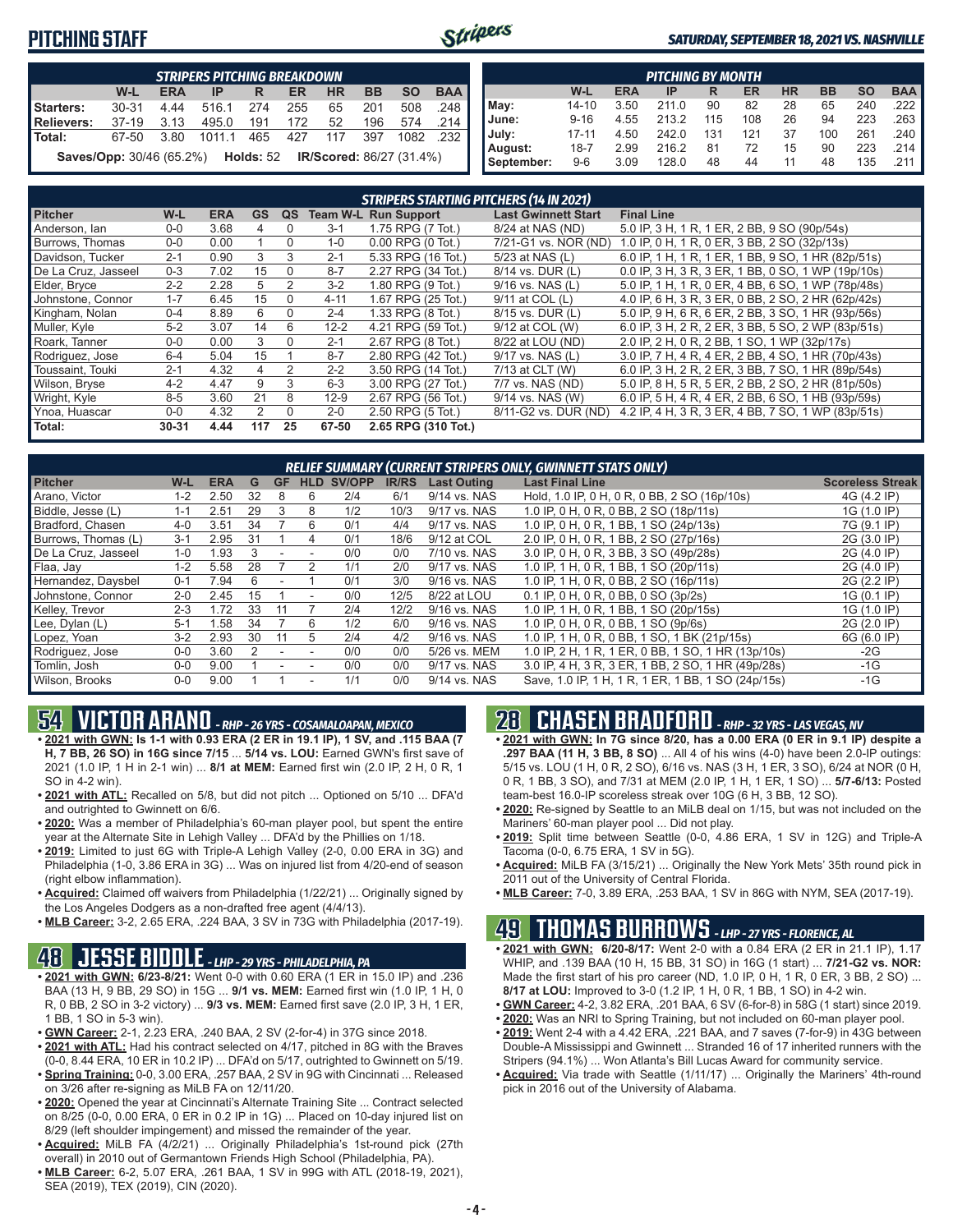#### **60 JASSEEL DE LA CRUZ** *- RHP - 24 YRS - HATO MAYOR, D.R.* **• Prospecting:** #22 (Braves Top 30).

- **• 2021 with GWN:** Has pitched as a starter (0-3, 7.02 ERA, .284 BAA in 15G) and reliever (1-0, 1.93 ERA, .133 BAA in 3G) during his Triple-A debut ... **5/11-5/19:** Posted an 8.0-IP scoreless streak (2 H, 0 BB, 9 SO) over 3G (2 starts) ... **6/1 vs. JAX:** Had his best start of the year in a no-decision (5.0 IP, 3 H, 1 R, 1 ER, 3 BB, 6 SO) ... **7/10 vs. NAS:** Earned his first career Triple-A win in relief (3.0 IP, 0 H, 0 R, 3 BB, 3 SO in 8-4 victory) ... **8/16-9/15:** Was on the Injured List.
- **• 2021 with ATL:** Recalled on 5/8, but did not make his MLB debut before being optioned back to Gwinnett on 5/10.
- **• Spring Training:** 0-0, 27.00 ERA, .500 BAA, 1 SV in 3G with Atlanta.
- **• 2020:** Was on Atlanta's 60-man player pool, spent most of the year at the Alternate Training Site at Coolray Field ... Recalled by the Braves for the first time in his career on 9/15, but did not make his MLB debut (optioned on 9/16).
- **• 2019:** Went 7-9 with a 3.25 ERA and .212 BAA in 25 games (24 starts) across three levels (ROM, FLA, MIS) ... Named the Florida State League Pitcher of the Week on 5/19 after tossing the first no-hitter in Advanced-A Florida FireFrogs history on 5/18 vs. Jupiter (9.0 IP, 2 BB, 4 SO, 89 pitches in 12-0 win).
- **• Acquired:** NDFA (6/1/15) out of Hato Mayor, Dominican Republic.

### **45 JAY FLAA** *- RHP - 29 YRS - BISMARCK, ND*

- **• 2021 with GWN: 5/13-6/24:** Did not allow an ER over his first 10G (1 R in 11.0 IP, 7 H, 9 BB, 15 SO, .171 BAA) ... **7/18 at CLT:** Earned his first save with GWN, tossing 1.0 IP (1 H, 1 ER, 0 BB, 2 SO) in a come-from-behind 13-12 victory ... **8/3 vs. CLT:** Earned first win with GWN (1.0 IP, 1 H, 0 R, 1 BB, 1 SO in 4-2 win).
- **• 2021 with ATL:** From 5/23-5/30, went 0-0 with a 27.00 ERA (4 ER in 1.1 IP) in 1G ... Outrighted to Gwinnett on 7/13.
- **• 2021 with BAL:** Selected by Baltimore on 4/26 and made his MLB debut on 4/27 vs. the NY Yankees (1.1 IP, 2 BB, 1 SO, struck out Aaron Judge) ... Optioned on 4/28, appeared in 1G with Triple-A Norfolk (0-0, 16.20) ... DFA'd on 5/8.
- **• Spring Training:** 0-0, 3.38 ERA, .200 BAA, 0 SV in 3G with Baltimore.
- **• 2020:** Was not on Baltimore's 60-man player pool, did not play.
- **• 2019:** Went 2-5 with a 4.69 ERA, .256 BAA, and 5 SV in 40G (3 starts) between Double-A Bowie and Norfolk (2-3, 5.24 ERA, 4 SV in 29G during Triple-A debut).
- **• Acquired:** Claimed off waivers from Baltimore (5/11/21) ... Originally the Orioles' 6th-round pick in 2015 out of North Dakota State University (Fargo, ND).
- **• MLB Career:** 0-0, 13.50 ERA, .300 BAA in 2G with Baltimore, Atlanta (2021).

### **36 DAYSBEL HERNANDEZ** *- RHP - 25 YRS - SANDINO, CUBA*

- **• MLB.com Prospect Ranks:** #27 (Braves Top 30).
- **• 2021 with GWN:** Was part of Gwinnett's Opening Night roster and made his Triple-A debut, going 0-1 with a 9.64 ERA and .235 BAA in 5G from 5/5-5/21 ... Transferred to Double-A Mississippi on 5/25 ... Rejoined Gwinnett on 9/14.
- **• 2021 with MIS:** Went 3-1 with a 2.76 ERA, .200 BAA, and 3 SV (3-for-5) in 26G from 5/25-9/12 ... Over his final 16G from 7/1-9/12, posted a 1.33 ERA (3 ER in 20.1 IP) and .164 BAA ... **7/10 vs. PNS:** Tossed final 2.0 IP of combined no-hitter (Bryce Elder threw 7.0 hitless IP) in 6-0 victory.
- **• Spring Training:** 0-0, 9.00 ERA, .353 BAA, 0 SV in 6G with Atlanta.
- **• 2020:** Was not on the Braves' 60-man player pool ... Participated in Atlanta's Instructional League at Coolray Field in October.
- **• 2019:** Spent entire season with Advanced-A Florida, going 5-2 with a 1.71 ERA, .184 BAA, and 7 SV (7-for-10) in 35G ... Named MiLB.com Braves Org. All-Star.
- **• Acquired:** NDFA (9/13/17) out of Sandino, Cuba.

## **51 CONNOR JOHNSTONE** *- RHP - 26 YRS - SAN DIEGO, CA*

- **• 2021 with GWN: Is 2-0 with 2.45 ERA and .169 BAA in 15G in relief** (1-7, 6.45 ERA, .297 BAA in 15 starts) ... **5/4-5/8:** Threw 8.0 scoreless IP over his first 2 outings, including a 5.0-inning spot start (win, 1 H, 0 BB, 5 SO) on 5/8 at CLT ... **7/15-8/5:** Went 2-0 with 1.59 ERA (2 ER in 11.1 IP) and .158 BAA in 8G (1GS).
- **• GWN Career:** 7-6, 4.93 ERA, .259 BAA, 0 SV in 39G (16 starts) since 2018.
- **• Spring Training:** 0-1, 4.76 ERA, .273 BAA, 1 SV in 6G with Atlanta (NRI).
- **• 2020:** Was an NRI to Braves Spring Training, but not on 60-man player pool.
- **• 2019:** With Double-A Mississippi and Gwinnett, went 7-4 with a 4.24 ERA, .296 BAA, and 1 SV in 35G (7 starts) ... His 7 wins ranked T-8th in the Braves org.
- **• Acquired:** Braves 21st-round pick in 2017 out of Wake Forest University.
- **• Local Product:** Played baseball at Roswell High School (Roswell, GA).

| <b>SCORELESS INNINGS STREAKS (15-PLUS INNINGS)</b> |         |                                     |                         |  |  |  |  |  |
|----------------------------------------------------|---------|-------------------------------------|-------------------------|--|--|--|--|--|
| <b>Pitcher</b>                                     | Length  | <b>Dates</b>                        | <b>Stats</b>            |  |  |  |  |  |
| Bradford, C.                                       | 16.0 IP | 5/7-6/13 (10G)                      | 6 H, 3 BB, 12 SO        |  |  |  |  |  |
|                                                    |         | <b>PITCHER AWARDS &amp; HONORS</b>  |                         |  |  |  |  |  |
| <b>Pitcher</b>                                     |         | <b>Award/Date</b>                   | <b>Stats</b>            |  |  |  |  |  |
| Wilson, B.                                         |         | AAA East Pitcher of Week (6/28-7/4) | 0-0, 7.0 IP, 0 ER, 7 SO |  |  |  |  |  |

## **43 TREVOR KELLEY** *- RHP - 27 YRS - PROVIDENCE, RI*

- **• 2021 with GWN: Is 2-1 with 0.90 ERA (3 R, 2 ER in 20.0 IP), 2 SV, .152 BAA (10 H, 9 BB, 27 SO) over 19G since 7/11** ... **5/12-6/27:** Allowed runs in just 2 of 13G for a 1.72 ERA (3 ER in 15.2 IP, 13 H, 6 BB, 15 SO, .241 BAA) ... **9/4 vs. MEM:** Earned first save (2.0 IP, 0 H, 0 R, 0 BB, 3 SO in 5-2 win).
- **• Spring Training:** Did not pitch in Chicago Cubs' MLB camp ... Released on 4/23.
- **• 2020:** Pitched in 4G with Philadelphia, going 0-0 with a 10.80 ERA ... Outrighted on 8/14 and spent the rest of the season at the Phillies Alternate Site.
- **• 2019:** In 52G with Triple-A Pawtucket, went 5-5 with a 1.79 ERA, .216 BAA, and 12 SV ... Was an International League Midseason and Postseason All-Star and a *BA* Triple-A All-Star ... Led IL in appearances and was T-1st in saves ... Made MLB debut on 7/2 at Toronto and logged 10G with Boston (0-3, 8.64 ERA).
- **• Acquired:** MiLB FA (4/28/21) ... Originally Boston's 36th-round pick in 2015 out of the University of North Carolina at Chapel Hill.
- **• MLB Career:** 0-3, 9.26 ERA, .347 BAA, 0 SV in 14G with BOS (2019), PHI (2020).

# **58 DYLAN LEE** *- LHP - 27 YRS - DINUBA, CA*

- **• 2021 with GWN: Is 3-1 with 0.44 ERA (2 R, 1 ER in 20.2 IP), 1 SV, .153 BAA (11 H, 3 BB, 28 SO) in 17G since 7/18** ... **5/4 at CLT:** Earned the win in his Stripers' debut (2.0 IP, 1 H, 1 R, 0 ER, 0 BB, 3 SO in 10-9 win in 12 innings) ... **6/11 at MEM:** Recorded his first pro hit, a double (1-for-2, R) ... **5/26-7/9:** Had a 1.65 ERA (3 ER in 16.1 IP, 9 H, 2 BB, 12 SO) and .161 BAA over 12G ... **8/18 at LOU:** Earned his first save with the Stripers (1.0 IP, 0 H, 0 R, 0 BB, 1 SO in 4-1 win) ... **7/31-9/3:** Pitched 13.1 scoreless IP over 10G (4 H, 1 BB, 18 SO), going 2-0 with 1 SV.
- **• Spring Training:** 0-0, 0.00 ERA, 0 SV in 2G with Miami ... Released on 3/29.
- **• 2020:** Was a non-roster invite to Marlins Spring Training, but was not on Miami's 60-man player pool ... Did not play.
- **• 2019:** Logged 45G between Double-A Jacksonville (0-3, 1.91 ERA, .176 BAA, 13 SV in 32G) and Triple-A New Orleans (1-3, 4.71 ERA, .329 BAA, 0 SV in 13G).
- **• Acquired:** MiLB FA (4/15/21) ... Originally Miami's 10th-round pick in 2016 out of Cal State Fresno.

# **55 YOAN LOPEZ** *- RHP - 28 YRS - NUEVA GERONA, CUBA*

- **• 2021 with GWN: Is 1-0 with 1.50 ERA (4 R, 3 ER in 18.0 IP), 2 SV, and .159 BAA (10 H, 4 BB, 20 SO) in 17G since 7/18** ... **7/18-8/21:** Went 1-0 with 0.82 ERA (1 ER in 11.0 IP) and .162 BAA (6 H, 4 BB, 13 SO) in 10G ... **8/11-G2 vs. DUR:** Tallied his first save with the Stripers (1.0 IP, H, 0 R, 3 BB, 2 SO), leaving bases loaded in 5-3 win.
- **• 2021 with ARI:** Began the season on Arizona's Opening Day roster ... In 2 stints, went 0-0 with a 6.57 ERA (9 ER in 12.1 IP) and 0 SV (0-for-3) in 13G ... DFA'd on 5/20, traded to Atlanta on 5/22 and optioned to Gwinnett.
- **• Spring Training:** 1-0, 4.91 ERA, .214 BAA, 0 SV in 8G with Arizona.
- **• 2020:** In 20G with Arizona, went 0-1 with a 5.95 ERA, .269 BAA, and 2 holds.
- **• 2019:** Set MLB career highs in G (70) and holds (21), going 2-7 with a 3.41 ERA, .232 BAA, and 1 SV (1-for-4) with the D-backs.
- **• Acquired:** Via trade with Arizona in exchange for CF Deivi Estrada (5/22/21) ... Originally signed by the D-backs as a NDFA out of Cuba (1/16/15).
- **• MLB Career:** 2-8, 4.25 ERA, .252 BAA, 1 SV in 113G with Arizona (2018-21).

# **33 JOSH TOMLIN** *- RHP - 36 YRS - TYLER, TX*

- **• MLB Rehab:** Assigned to rehab with Gwinnett on 9/17 ... On Atlanta's 10-day IL since 8/31 (neck strain) ... Is 0-0 with a 9.00 ERA (3 ER in 3.0 IP) in 1G.
- **• 2021 with ATL:** In 34G in relief, is 4-0 with a 6.85 ERA, 1.56 WHIP, and .337 BAA Went 1-0 with a 0.96 ERA and .182 BAA in 8G in June.
- **• 2020 with ATL:** In 2nd season with the Braves, went 2-2 with a 4.76 ERA, 1.21 WHIP, and .263 BAA in 17G (5 starts) ... Logged 2G in relief during the Postseason, going 0-0 with a 10.13 ERA and .364 BAA.
- **• Acquired:** Signed as a MLB Free Agent (3/21/19) ... Re-signed twice, on 2/12/20 and 11/11/20 ... Originally Cleveland's 19th-round pick in 2006 (Texas Tech).
- **• MLB Career:** 69-56, 4.78 ERA, .274 BAA, 2 SV in 285G (150 starts) with Cleveland (2010-18) and Atlanta (2019-21) ... Appeared in 4 Postseasons (2016- 17 with CLE, 2019-20 with ATL), going 3-1 with a 4.00 ERA in 10G (4 starts).

### **56 BROOKS WILSON** *- RHP - 25 YRS - LAKELAND, FL*

- **• 2021 with GWN: 9/14 vs. NAS:** Made his Triple-A debut, earning the save (1.0 IP, 1 H, 1 ER, 1 BB, 1 SO, induced game-ending 5-4-3 DP in 6-5 victory).
- **• 2021 with MIS:** In 33G with the M-Braves, went 3-1 with a 2.45 ERA, .201 BAA, and 5 SV (5-for-9) ... Went at least 2.0 IP in 8 outings ... **5/7-5/23:** Did not allow a run over his first 5G (8.2 IP) at the Double-A level ... **5/7-6/29:** Went 2-1 with a 1.61 ERA, .158 BAA, and 1 SV (1-for-3) in 14G ... **9/3-9/12:** Posted a 1.80 ERA (1 ER in 5.0 IP), .167 BAA, and 2 SV (2-for-2) over his final 5G.
- **• 2020:** Was not on the Braves' 60-man player pool, did not play.
- **• 2019:** Spent the entire year with Advanced-A Florida, going 4-3 with a 2.47 ERA, 1.20 WHIP, and .240 BAA in 24G (11 starts) ... Went 3-3 with a 2.60 ERA in his 11 starts, including his first career CG on 8/29 at Charlotte (loss, 6.0 IP, 8 H, 4 R, 3 ER, 0 BB, 5 SO) ... In 13 relief outings, was 1-0 with a 2.16 ERA.
- **• Acquired:** Braves 7th-round pick in 2018 out of Stetson University (DeLand, FL).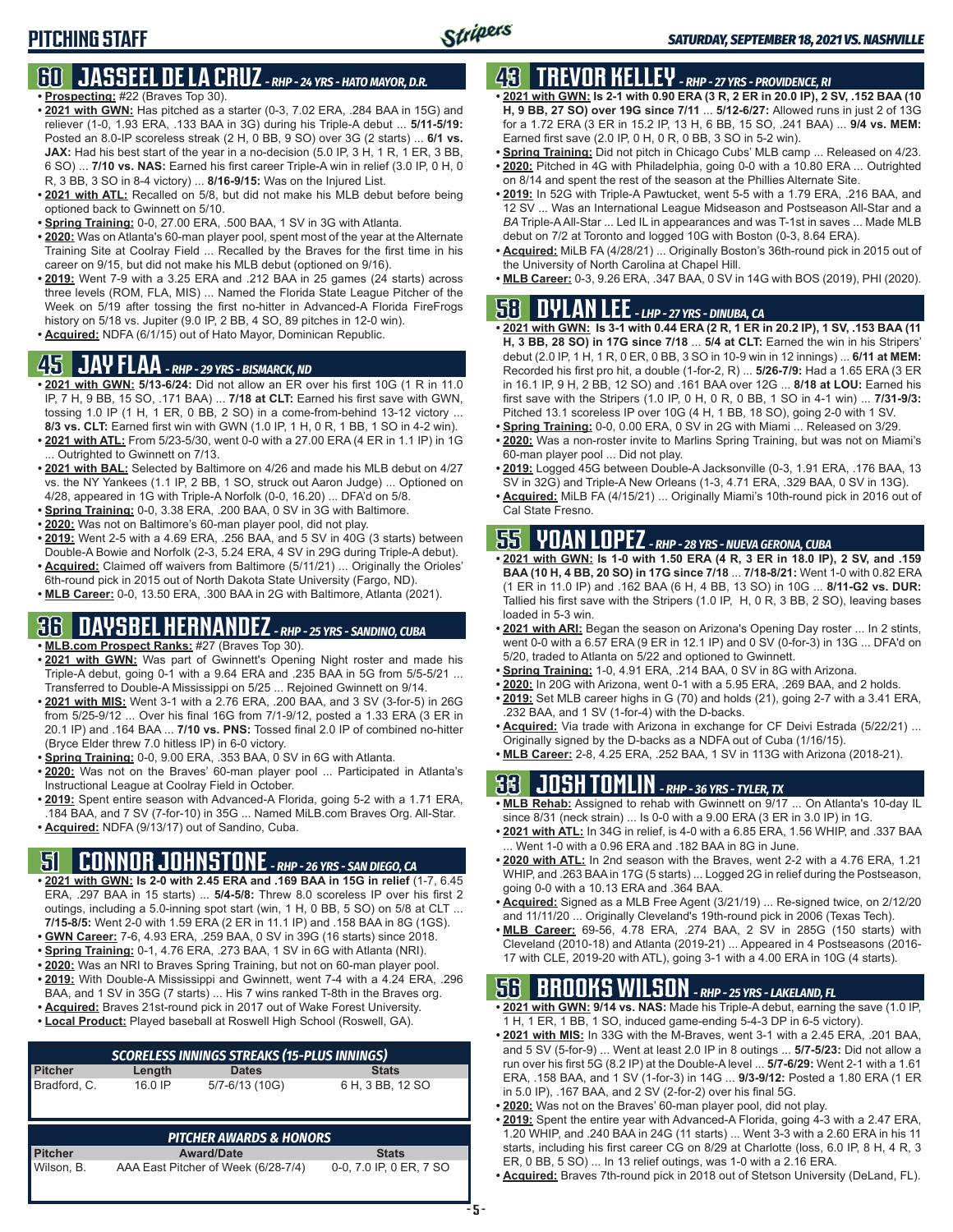# **17 JOHAN CAMARGO** *- INF - 27 YRS - PANAMA CITY, PANAMA*

*SEASON WITH GWN:*.314, 15 HR, 58 RBI, 0 SB, .906 OPS *HIT STREAK:* 5G (8-19)

**BATTERS**

- *9/17 vs. NAS:* 1-3, BB *SERIES:* .364 (4-11), 3B, 2 RBI **• Leaderboard:** Entering 9/18, ranks among Triple-A East top 10 in batting (2nd, .314), OBP (3rd, .389), hits (3rd, 113), runs (5th, 65), total bases (5th, 186), OPS (7th, .906), SLG (9th, .517), and triples (T-9th, 4).
- **• 2021 with GWN: 5/8 at CLT:** Notched first career multi-HR game (2-for-4, 2 HR, 2 RBI) ... **6/5 vs. JAX:** Started 5-4-3 triple play, GWN's first since 5/28/19 at TOL ... **7/18 at CLT:** Hit a 2-out, 2-run HR (#8) in 9th for a 12-11 lead (GWN had trailed 11-3) ... **7/30 at MEM:** Tallied season-high 4 RBI (2-for-4, 2B, HR #9) in 8-7 win ... **7/22-8/14:** Posted team-best 20G on-base streak (.347, 26-for-75, 4 2B, 2 3B, 2 HR, 14 R, 14 RBI, 6 BB, .924 OPS) ... **9/4 vs. MEM:** Matched season high with 4 RBI (2-for-3, HR #15) in 5-2 victory ... **9/4-9/9:** Posted 5-straight multi-hit games (.579, 11-for-19, 2 2B, 1 HR, 1 R, 5 RBI, 1.442 OPS).
- **• Gwinnett Career:** Has hits in 114 of 152G (75.0%) since 2017, batting .326 (189 for-580, 37 2B, 5 3B, 24 HR, 98 R, 100 RBI, 1 SB, .922 OPS).
- **• 2021 with ATL:** In 6 stints with the Braves, batting .000 (0-for-16, 1 R) in 15G.
- **• 2020:** Made Braves' Opening Day roster and batted .200 (8 2B, 4 HR, 16 R, 9 RBI) in 35G ... Added to the NLCS roster in place of injured Adam Duvall prior to Game 2 and played in 4G (.250, 2-for-8, 1 2B, 1 RBI).
- **• Acquired:** NDFA (7/2/10) out of Panama City, Panama.
- **• MLB Career:** .257, 68 2B, 4 3B, 34 HR, 144 RBI, 2 SB in 364G with Atlanta (2017- 21) ... Played in 2018 and 2020 Postseasons (.087, 1 2B, 1 RBI in 8G).

### **9 RYAN CASTEEL** *- 1B/C - 30 YRS - CHATTANOOGA, TN*

*SEASON WITH GWN:*.238, 7 HR, 25 RBI, 0 SB, .768 OPS *HIT STREAK:* -1G (0-1) *9/17 vs. NAS:*DNP *SERIES:* .000 (0-1)

- **• 2021 with GWN: 5/15-5/18:** Had 6 RBI in 3G span, including 5/15 vs. LOU (1 for-2, GW 3-run 2B, 3 RBI) and 5/16 vs. LOU (1-for-3, HR, 2 RBI) ... **6/2 vs. JAX:** Notched pinch-hit 2-run double ... **6/3 vs. JAX:** Hit pinch-hit 2-run HR (#2) ... **6/24 at NOR:** Crushed game-winning grand slam (#3) in 6-2 victory (1-for-4, 4 RBI), his 2nd career slam (first since 7/20/13 with Adv-A Modesto) ... **8/8-G2 vs. CLT:** Homered for the first time since 6/24 (#4), a decisive 2-run shot in 8-2 victory ... **9/9 at COL:** Blasted a solo HR (#6) for lone run in a 1-0 win.
- **• 2020:** Was not on the Braves' 60-man player pool ... Did not play.
- **• 2019:** Played 118G with Double-A Mississippi, batting .263 (21 2B, 2 3B, 21 HR, 73 RBI, .811 OPS) ... Ranked 2nd in the Southern League in homers and RBI, 3rd in slugging (.477) ... Was his 2nd career 20-homer season (hit 22 in 2013).
- **• Acquired:** MiLB FA (3/14/21) ... Originally Colorado's 17th-round pick in 2010 out of Cleveland State Community College (Cleveland, TN).

#### **12 TRAVIS DEMERITTE** *- OF - 26 YRS - NEW YORK, NY*

*SEASON WITH GWN:*.297, 20 HR, 53 RBI, 7 SB, .990 OPS *HIT STREAK:* 4G (5-16) *9/17 vs. NAS:*1-4 *SERIES:* .364 (4-11)

- **• Leaderboard:** Entering 9/18, ranks T-9th in Triple-A East in homers (20).
- **• 2021 with GWN: 5/4 at CLT:** Tallied 5 RBI (3-for-6, HR) to set GWN Opening Night record ... **6/2-7/21:** Posted 10G hitting streak (.372, 16-for-43, 2 2B, 3 HR, 10 R, 8 RBI, 1.041 OPS) ... **6/10-7/10:** Was on the Injured List ... **7/17-7/25:** Hit 3 grand slams in 7G span, raising his career total to 6 (4 with GWN) ... **7/27 at MEM:** Homered for 3rd straight game, GW solo blast (#12) in 1-0 win ... **8/21 at LOU:** Matched a season high with 4 hits (4-for-4, 3-run HR, 2 R, 4 RBI) ... **9/12 at COL:** Hit 20th HR of the year (1-for-5, 3 RBI), becoming 3rd player in GWN history with two 20-HR seasons (Ernesto Mejia in 2012-13, Stefan Gartrell in 2011-12).
- **• Gwinnett Career:** Has reached base in 145 of 167G (86.8%) since 2019, batting .291 (166-for-571, 40 2B, 2 3B, 40 HR, 116 R, 126 RBI, 11 SB, .963 OPS).
- **• 2020:** Hit .172 with 1 2B, 4 RBI in 18G with Detroit ... DFA'd on 2/5/21.
- **• 2019:** Made his Triple-A debut with Gwinnett and was an IL All-Star (.286, 20 HR, 73 RBI, .944 OPS in 96G) ... Traded to Detroit on 7/31, made his MLB debut (.225, 3 HR, 10 RBI in 48G).
- **• Acquired:** Off Waivers from Detroit (2/12/21) ... Originally Texas' 1st-round pick (30th overall) in 2013 out of Winder-Barrow High School (Winder, GA).
- **• MLB Career:** .217, 8 2B, 2 3B, 3 HR, 14 RBI, 3 SB with Detroit (2019-20).

# **18 PHILLIP ERVIN** *- OF - 29 YRS - MOBILE, AL*

*SEASON WITH GWN:*.201, 7 HR, 26 RBI, 11 SB, .648 OPS *HIT STREAK:* -2G (0-2)

*9/17 vs. NAS:*PH, 0-1 *SERIES:* .000 (0-2)

- **• 2021 with GWN: 6/2 vs. JAX:** Hit decisive 3-run HR (#1) and tallied season-high 4 RBI (1-for-4, R) ... **6/13 at MEM:** Belted game-tying 2-run HR (#2) with 2 outs in the 9th of an eventual 7-6 loss (1-for-3, 1 R, 2 RBI) ... **7/7 vs. NAS:** Clubbed game-tying 2-run pinch-hit HR (#5, 1-for-1, 2 RBI) ... **8/1 at MEM:** Lined GWRBI single with 2 outs in 9th inning in 4-2 win (1-for-2, RBI) ... **9/3 vs. MEM:** Launched 2nd pinch-hit homer of the year (solo, 1-for-1, 1 RBI).
- **• 2020:** Between Cincinnati and Seattle, hit .149 with 3 2B, 4 RBI, 1 SB in 37G ... DFA'd by the Reds (8/28), Mariners (12/16), and Chicago Cubs (2/20/21).
- **• Acquired:** Off waivers from the Chicago Cubs (2/22/21) ... Originally Cincinnati's 1st-round pick (27th overall) in 2013 out of Samford University (Homewood, AL).
- **• MLB Career:** .247, 26 2B, 8 3B, 17 HR, 68 RBI, 15 SB in 237G with CIN, SEA (2017-20) ... Tallied 7 of his 8 career triples in 2019 (ranked 7th in NL).

### **7 MAIKEL FRANCO** *- INF - 29 YRS - AZUA, D.R.*

*SEASON WITH GWN:*.000, 0 HR, 0 RBI, 0 SB, .125 OPS *HIT STREAK:* -2G (0-7) *9/17 vs. NAS:*0-3, BB *SERIES:* .000 (0-7)

- **• 2021 with GWN:** Joined on 9/8, made ATL org. debut on 9/16 vs. NAS (0-for-4).
- **• 2021 with BAL:** Signed a MLB deal on 3/16 ... Hit .210 (22 2B, 11 HR, 31 R, 47 RBI, .608 OPS) in 104G ... Hit season-best .269 (6 2B, 4 HR, 12 R, 17 RBI, .768 OPS) in 26G in June ... Released on 8/25.
- **• 2020 with KC:** Signed a MLB deal with Kansas City on 12/27/19 ... In lone season with the Royals, hit .278 (16 2B, 8 HR, 23 R, 38 RBI, 1 SB, .778 OPS) in 60G.
- **• Acquired:** MiLB FA (8/31/21) ... Originally a NDFA with Philadelphia (1/13/10).
- **• Triple-A History:** With Lehigh Valley (2014-15, 2019), hit .272 (47 2B, 6 3B, 22 HR, 84 R, 108 RBI, 5 SB, .765 OPS) in 178G.
- **• MLB Career:** .246, 148 2B, 4 3B, 121 HR, 428 RBI, 4 SB in 820G with PHI (2014- 19), KC (2020), BAL (2021) ... In 6 years with Phillies, hit .249 with 102 HR, 343 RBI (had 20-plus HR in 3-straight years from 2016-18).

### **8 RYAN GOINS** *- INF - 33 YRS - TEMPLE, TX*

|                   | <b>SEASON WITH GWN:</b> .231.6 HR. 34 RBI. 2 SB. .647 OPS | <b>HIT STREAK:</b> $-1G(0-3)$      |
|-------------------|-----------------------------------------------------------|------------------------------------|
| 9/17 vs. NAS: DNP |                                                           | <b>SERIES:</b> .286 (2-7), HR, RBI |
|                   |                                                           |                                    |

- **• 2021 with GWN: 5/4 at CLT:** Hit Gwinnett's first HR of the season (solo, 2-for-5, RBI) ... **5/12 vs. LOU:** Set season highs for hits (3-for-4) and RBI (3) ... **6/18-6/29:** Posted season-best 8G hitting streak (.400, 10-for-25, 1 2B, 3 R, 6 RBI) ... **7/4 at DUR:** Homered for the first time since Opening Night (2-run, #2, 1-for-4, 2 RBI) ... **8/13 vs. DUR:** Clubbed 2-run HR (#4) in 8th inning for decisive runs in 6-4 victory (2-for-4, 2 R, 2 RBI) ... **8/6-8/17:** In his first 8G since returning from the Olympics, hit .304 (7-for-23, 3 HR, 5 R, 6 RBI, .987 OPS).
- **• Tokyo Olympics:** Was on GWN's Temporary Inactive List while playing for Mexico in this year's Olympics ... Hit .250 (1-for-4, R, RBI) in 2G (MEX went 0-3).
- **• Triple-A Career:** Has played for BUF (2013-16), LHV (2018), CLT (2019), and GWN (2021) ... Was teammates with MGR Matt Tuiasosopo in 2014 with BUF.
- **• 2020:** Played in 14G with the Chicago White Sox, batting .000 (0-for-9, 4 R) ... Spent most of the year at the Alternate Training Site in Schaumburg, IL.
- **• Acquired:** MiLB FA (2/25/21) ... Originally Toronto's 4th-round pick in 2009 out of Dallas Baptist University (Dallas, TX).
- **• MLB Career:** .228, 71 2B, 12 3B, 22 HR, 158 RBI in 555G with TOR, KC, CWS (2013-20) ... Played for TOR in 2015-16 Postseasons (.146, 1 HR, 5 RBI in 14G).

### **5 TERRANCE GORE** *- OF - 30 YRS - MACON, GA*

*SEASON WITH GWN:*.231, 0 HR, 1 RBI, 17 SB, .721 OPS *HIT STREAK:* -1G (0-3) *9/17 vs. NAS:*DNP *LAST SERIES (at COL):* .200 (1-5), SB

- **• 2021 with GWN:** Is 17-for-21 (80.9%) in stolen base attempts, including a pair of 2-steal games (5/18 at NAS, 6/18 vs. NAS) ... **6/9-G2 at MEM:** Stole 3rd and scored winning run in 8th inning of 3-1 victory ... **7/10 vs. NAS:** Notched seasonhigh 3 hits (3-for-3, 2B, R).
- **• 2020:** Logged 2G in his lone season with the Los Angeles Dodgers (0 PA).
- **• Acquired:** MiLB FA (2/18/21) ... Originally Kansas City's 20th-round pick in 2011 out of Gulf Coast Community College (Panama City, FL).
- **• MLB Career:** .224, 2 2B, 1 3B, 0 HR, 1 RBI, 40 SB in 102G with KC, CHC, LAD (2014-20) ... Played in the Postseason with KC (2014-15) and CHC (2018), going 0-for-2 with 3 R, 5 SB ... Won World Series with the Royals in 2015.

### **4 SEAN KAZMAR JR.** *- INF - 37 YRS - VALDOSTA, GA*

| <b>SEASON WITH GWN:</b> .218, 9 HR, 26 RBI, 3 SB, .632 OPS                |  | <b>HIT STREAK:</b> $-2G(0-5)$ |                           |  |
|---------------------------------------------------------------------------|--|-------------------------------|---------------------------|--|
| $9/17$ vs. NAS: $0-4$                                                     |  |                               | <b>SERIES:</b> .111 (1-9) |  |
| . Cuinnatt Caroor: Potting 262 (674 for 2550 126 2D 12 2D 46 UD 200 D 206 |  |                               |                           |  |

- **Batting .263 (674-for-2558, 136 2B, 12 3B, 46** RBI, 26 SB) in 747G over 8 seasons ... Leads in career G, AB, H, TB (972), 2B, R, RBI ... Ranks 2nd in career 3B (12) ... Ranks 3rd in career HR (46).
- **• Braves Records:** Owns Atlanta Braves Triple-A records for career hits (passed Larry Whisenton's 657 on 7/31 at MEM) and at-bats (passed Chico Ruiz's 2,510 on 8/22 at LOU) ... Is 2nd in doubles (136), 3rd in games (747), 4th in RBI (296).
- **• 2021 with GWN: 5/25 vs. MEM:** Lined a walk-off single in the 9th for a 2-1 win, his first career walk-off RBI with GWN ... **7/8-G1 vs. NAS:** Passed Joey Terdoslavich for 3rd on GWN career HR list (#42, 1-for-3, 2 RBI) ... **7/22 vs. NOR:** Passed Damon Hollins for 2nd on ATL Triple-A hits list (#649, 2-for-3, HR, 2 RBI) ... **7/28 at MEM:** Notched his 999th and 1,000th career Triple-A hits (2-for-5, R) ... **9/1 vs. MEM:** Hit game-winning 2-run HR (#9) in 7th for 3-2 victory (2-for-3, 2 RBI).
- **• 2021 with ATL:** Contract selected on 4/17, has spent 2 stints with Atlanta (4/17- 4/23, 5/4-5/7), going 0-for-2 ... Pinch hit on 4/17 at the Chicago Cubs, marking his first MLB appearance in 4,589 days since 9/23/08 with San Diego ... The last player with a bigger gap between MLB appearances was Ralph Winegarner (13 years, 14 days between 6/23/36 with CLE and 7/7/49 with STL).
- **• Acquired:** MiLB FA (12/7/20) ... Originally San Diego's 5th-round pick in 2004 out of the College of Southern Nevada.
- **• MLB Career:** .195, 1 2B, 0 3B, 0 HR, 2 RBI in 22G with SD (2008), ATL (2021).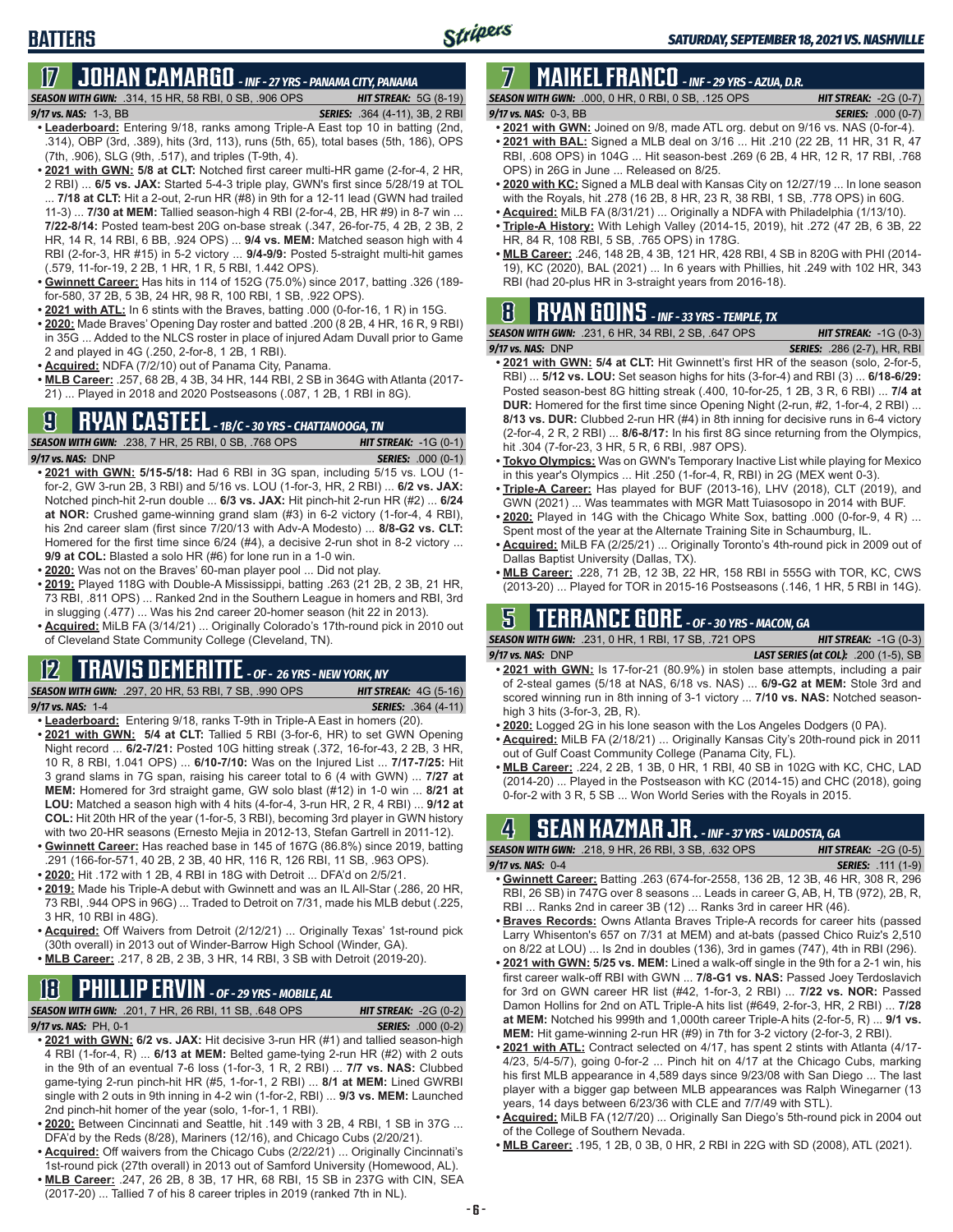# **BATTERS**

# **22 JASON KIPNIS** *- INF - 34 YRS - NORTHBROOK, IL*

*SEASON WITH GWN:*.294, 10 HR, 31 RBI, 1 SB, .919 OPS *HIT STREAK:* 2G (3-7) *9/17 vs. NAS:*DNP *SERIES:* .429 (3-7), 2B, HR, 3 RBI

- **• 2021 with GWN: In 17G since 8/20, batting .438 (21-for-48, 4 2B, 5 HR, 10 R, 12 RBI, 1 SB, 1.351 OPS)** ... **5/28 vs. MEM:** Belted decisive 3-run HR (#1, 2-for-3, 3 RBI) ... **6/16 at NAS:** Hit game-winning HR (#2), a 2-run shot (2-for-4,, 2 RBI) ... **7/6-7/16:** Had 5 multi-hit efforts in 9G, batting .350 (14-for-40, 3 2B, 1 3B, 2 HR, 8 R, 10 RBI, .991 OPS) ... **7/14 at CLT:** Fell triple shy of the cycle (3-for-5, 2B, HR, 3 R, 2 RBI) ... **9/7 at COL:** Facing former club, tallied 3 XBH (3-for-4, 2 2B, HR #8, 2 R, 3 RBI) ... **9/14 vs. NAS:** Hit 2-run HR (#10) in 3-RBI effort (2-for-3, 2B, 3 R). **• 2020:** In his lone season with the Chicago Cubs, hit .237 (8 2B, 1 3B, 3 HR, 16
- RBI, 1 SB) in 44G ... Played in 2G during the Postseason (0-for-3, 1 BB, 1 SO).
- **• Acquired:** MiLB FA (3/29/21) ... Originally Cleveland's 2nd-round pick in 2009 out of Arizona State University (Tempe, AZ).
- **• MLB Career:** .260, 260 2B, 24 3B, 126 HR, 545 RBI, 136 SB in 1,165G with CLE, CHC (2011-20) ... Was 2-time AL All-Star with CLE (2013, 2015) ... Hit .192 (3 2B, 1 3B, 4 HR, 9 RBI) in 26G in Postseason with CLE (2013, 2016-18), CHC (2020).

## **34 CARLOS MARTINEZ** *- C - 26 YRS - CARTAGENA, COLOMBIA*



- **• 2021 with GWN:** Was a member of Gwinnett's Opening Night roster ... **5/4-5/13:** Hit safely in each of his first 3 career Triple-A games (.333, 5-for-15, 2B, 3 RBI) ... Placed on the Development List on 6/7 ... Transferred to Mississippi on 6/23 ... Rejoined the Stripers on 9/14.
- **• 2021 with MIS:** In 11G, batted .222 (2 2B, 1 HR, 3 R, 3 RBI) ... 6/25 vs. TNS: In his first game, went 3-for-4 (2 2B, HR, R, 2 RBI) ... Placed on the Development List on 7/27 ... Transferred to Rome on 8/10.
- **• 2021 with ROM:** Hit .272 (7 2B, 1 HR, 10 R, 14 RBI) in 23G ... **8/27-9/12:** Batted .304 (17-for-56, 6 2B, 1 HR, 9 R, 14 RBI, .798 OPS) in final 14G ... **9/8 at ASH:** Went 3-for-5 with 3 doubles.
- **• 2020:** Was not on the Braves' 60-man player pool, did not play.
- **• 2019:** Played 63G for Double-A Mississippi, batting .198 (4 2B, 2 HR, 15 RBI, 3 SB) ... Joined Gwinnett for the IL Postseason on 9/6, but did not play.
- **• Acquired:** NDFA (11/21/12) out of Cartagena, Colombia.

### **20 JONATHAN MORALES** *- C - 26 YRS - ARROYO, PUERTO RICO*



- **• 2021 with GWN: 5/7 at CLT:** Tied his single-game career high with 5 RBI, going 2-for-6 with a 3-run HR (#1) in the 9th ... **8/6 vs. CLT:** Hit a 2-out walk-off single in 11th inning for 4-3 win (2nd career walk-off with GWN, last on 7/21/18 vs. PAW) ... **8/20 at LOU:** Went 4-for-4 (2B, HR, 2 R, 3 RBI), his most hits in a game since 8/13/16 with Class-A Rome at Hickory (career-best 5-for-5).
- **• GWN Career:** In 96G since 2018, batting .221 (10 2B, 4 HR, 33 RBI, .551 OPS).
- **• 2020:** Spent entire year at Braves Alternate Training Site in Gwinnett (no MLB debut) ... Played for Caguas of the Puerto Rican Winter League (.394, 3 HR, 9 RBI in 13G), earning PWL Postseason All-Star honors.
- **• 2019:** Hit .240 (13 2B, 2 HR, 27 R, 25 RBI) in 80G between Double-A Mississippi and Gwinnett ... Logged 1 game during the IL Playoffs (0-for-1, BB).
- **• Acquired:** Braves' 25th-round pick in 2015 out of Miami-Dade CC.

### **15 CRISTIAN PACHE** *- OF - 22 YRS - SANTO DOMINGO CENTRO, D.R.*

*SEASON WITH GWN:*.274, 10 HR, 37 RBI, 9 SB, .773 OPS *HIT STREAK:* 3G (5-12) *9/17 vs. NAS:* 2-4 *SERIES:* .417 (5-12)

- **• MLB.com Prospect Ranks:** #1 (Braves Top 30), #39 (Top 100).
- **• 2021 with GWN: Ranks 3rd in the Triple-A East in batting since 8/1, hitting .326 (42-for-129, 8 2B, 4 HR, 20 R, 15 RBI, 5 SB, .864 OPS) in 35G** ... **5/29- 6/1:** Assigned to rehab (right hamstring inflammation), played 1G before being activated/optioned on 6/2 ... **6/5 vs. JAX:** Went 3-for-6 with 2 doubles, including game-tying 2-run double in 9th ... **6/10 at MEM:** Tallied first career multi-HR game (3-for-5, 2 HR, 3 R, 4 RBI) ... **6/30 at DUR:** Notched last-at-bat GWRBI single in 9th for 2-1 win (2-for-3, 2B, RBI) ... **7/21 vs. NOR:** Homered in both games of a DH (#3-4, 2-for-6, 2 R, 2 RBI) ... **8/11 vs. DUR:** Went 4-for-6 with 5 RBI in a DH sweep, tallying 2 HR (#8-9) and delivering 2-out walk-off single in G1 (won 4-3) ... **9/7 at COL:** Fell triple shy of the cycle (3-for-4, 2B, HR #10, 3 R, RBI, SB).
- **• 2021 with ATL:** On Atlanta's Opening Day roster for the first time ... Hit .111 (3 2B, 1 HR, 6 R, 4 RBI) in 22G ... Placed on IL twice, on 4/14 and 5/14.
- **• 2020:** Spent most of the year at the Alternate Training Site ... Made his MLB debut on 8/21 vs. Philadelphia (1-for-4) ... Played just 2G during regular season (.250) ... Also made MLB Postseason debut (.182, 1 2B, 1 HR, 4 R, 4 RBI in 12G).
- **• 2019:** Between Mississippi (104G) and Gwinnett (26G), hit .277 (36 2B, 9 3B, 12 HR, 63 R, 61 RBI, 8 SB, .802 OPS) in 130G ... Named a Southern League Postseason All-Star and MLB All-Star Futures Game participant.
- **• Acquired:** NDFA (7/4/15) out of Santo Domingo Centro, D.R.
- **• MLB Career:** .119, 3 2B, 0 3B, 1 HR, 4 RBI, 0 SB in 24G with Atlanta (2020-21).

# **2 YOLMER SANCHEZ** *- INF - 29 YRS - MARACAY, VENEZUELA*

*SEASON WITH GWN:*.213, 9 HR, 32 RBI, 5 SB, .663 OPS *HIT STREAK:* 1G (1-2) *9/17 vs. NAS:*1-2, 2B, BB, HBP *SERIES:* .333 (1-3), 2B

- **• 2021 with GWN: 5/7 at CLT:** Went 3-for-5 (3 R, 3 RBI) with GWN's first triple of the year ... **6/9-G2 at MEM:** Stole home as part of a double-steal with Drew Waters, scored tying run in 3-1 win (1-for-2, R, SB) ... **7/30 at MEM:** Recorded 2nd career multi-HR game (1st since 5/2/15, CLT vs. SWB), hitting 2 solo shots (#4-5) including GW blast in 8th for 8-7 win (2-for-3, 3 R, 2 RBI) ... **8/26 at NAS:** Fell a homer shy of the cycle (3-for-4, 2B, 3B, RBI) in 2-1 win ... **7/22-9/5:** Hit .290 (29 for-100, 2 2B, 1 3B, 8 HR, 17 R, 18 RBI, .933 OPS) in 33G.
- **• 2020:** Played 11G with the Chicago White Sox, batting .313 (3 2B, 1 HR, 1 RBI, 1.164 OPS) ... Made his MLB Postseason debut in the ALWCS (1G, no at-bat).
- **• Acquired:** MiLB FA (3/31/21) ... Originally a NDFA with Chi. White Sox (5/29/09). **• MLB Career:** .245, 113 2B, 24 3B, 32 HR, 215 RBI, 30 SB in 657G with the Chi.

| White Sox (2014-20)  Won an AL Gold Glove in 2019 (.987 FPCT at 2B). |  |
|----------------------------------------------------------------------|--|
|----------------------------------------------------------------------|--|

|  |  | $\mathbf 1$ <b>RILEY UNROE</b> - INF - 26 YRS - NEW ORLEANS, LA |  |
|--|--|-----------------------------------------------------------------|--|
|  |  |                                                                 |  |

| <b>SEASON WITH GWN: .118, 0 HR, 0 RBI, 1 SB, .368 OPS</b> | <b>HIT STREAK:</b> $1G(1-3)$            |
|-----------------------------------------------------------|-----------------------------------------|
| $9/17$ vs. NAS: $DNP$                                     | <b>LAST SERIES (at COL):</b> .333 (1-3) |
|                                                           |                                         |

- **• 2021 with GWN:** Was on the Stripers' Opening Night roster, played in 6G through 5/16 (.071, 1-for-14, 2 R, 1 SB) ... Transferred to Mississippi on 5/18 ... Rejoined Gwinnett on 9/9.
- **• 2021 with MIS:** In 27G, hit .261 (23-for-88, 3 2B, 2 3B, 2 HR, 6 RBI, 1 SB, .732 OPS) ... Was on the IL from 6/16-7/14, 7/24-8/10, 8/19-9/7.
- **• 2020:** Was not on Braves' 60-man player pool ... Played for Brisbane in Australian Baseball League (.176, 0 HR, 3 R, 0 RBI in 6G).
- **• 2019:** Played for Advanced-A Florida, Double-A Mississippi, and Gwinnett, batting .281 (22 2B, 3 3B, 9 HR, 59 R, 60 RBI, 14 SB) in 128G ... Named Florida State League Midseason All-Star, Southern League Player of the Week (9/2/19), and MiLB.com Braves Organization All-Star.
- **• Acquired:** 2018 Rule 5 (LA Angels) ... Originally Tampa Bay's 2nd-round pick in 2013 out of Desert Ridge High School (Mesa, AZ).

### **11 Drew WATERS** *- OF - 22 YRS - ATLANTA, GA*

*SEASON WITH GWN:*.233, 9 HR, 34 RBI, 25 SB, .697 OPS *HIT STREAK:* -2G (0-9)

*9/17 vs. NAS:*0-5 *SERIES:* .071 (1-14), 2B, SB

- **• Leaderboard:** Entering 9/18, ranks among Triple-A East top 10 in stolen bases (5th, 25) and runs (T-8th, 62).
- **• MLB.com Prospect Ranks:** #3 (Braves Top 30), #81 (Top 100 Prospects).
- **• 2021 with GWN: 5/15-6/10:** Hit .316 (25-for-79, 4 2B, 3 HR, 16 R, 9 RBI, 6 SB, .906 OPS) in 21G ... **5/18 at NAS:** Recorded first career multi-HR game (3-for-5, 2 HR, 3 RBI) and became the first GWN player to homer from both sides of the plate since Mel Rojas Jr. (7/7/16 at CLT) ... **5/19 at NAS:** Fell a triple shy of the cycle in first 4-hit game at Triple-A (4-for-5, 2B, HR, 2 R, 2 RBI, 2 SB) ... **6/9-G2 at MEM:** Lined RBI single in 8th (2-for-3, R, RBI) for last-at-bat 3-1 win ... **7/2-7/18:** Posted 13G on-base streak (.357, 20-for-56, 8 2B, 1 3B, 2 HR, 14 R, 10 RBI, 4 SB) ... **7/1-7/31:** Led Triple-A East in XBH with 17, batting .301 (31-for-103, 11 2B, 1 3B, 5 HR, 23 R, 17 RBI, 5 SB, .924 OPS) in 24G ... **9/10 at COL:** Homered for first time since 7/24 (solo, #9) and tallied game-ending outfield assist (#11) in 6-3 win.
- **• Futures Game:** Played for the NL Team in the 2021 SiriusXM All-Star Futures Game on 7/11 at Coors Field (1-for-1, BB) ... Was the 7th active Gwinnett player selected to the game (1st since RHP Touki Toussaint in 2018).
- **• 2020:** Spent entire year at Braves Alternate Site in Gwinnett (no MLB debut).
- **• 2019:** Hit .309 (40 2B, 9 3B, 7 HR, 80 R, 52 RBI, 16 SB) in 134G with Double-A Mississippi and Gwinnett ... Won Southern League Batting Title (.319, best in MIS history) and Most Valuable Player (1st in MIS history) ... Ranked among MiLB top 5 in doubles (T-3rd, 40) and hits (5th, 163).
- **• Acquired:** Braves' 2nd-round pick in 2017 out of Etowah High School (Woodstock, GA) ... Named Gatorade Georgia Baseball Player of the Year in 2017.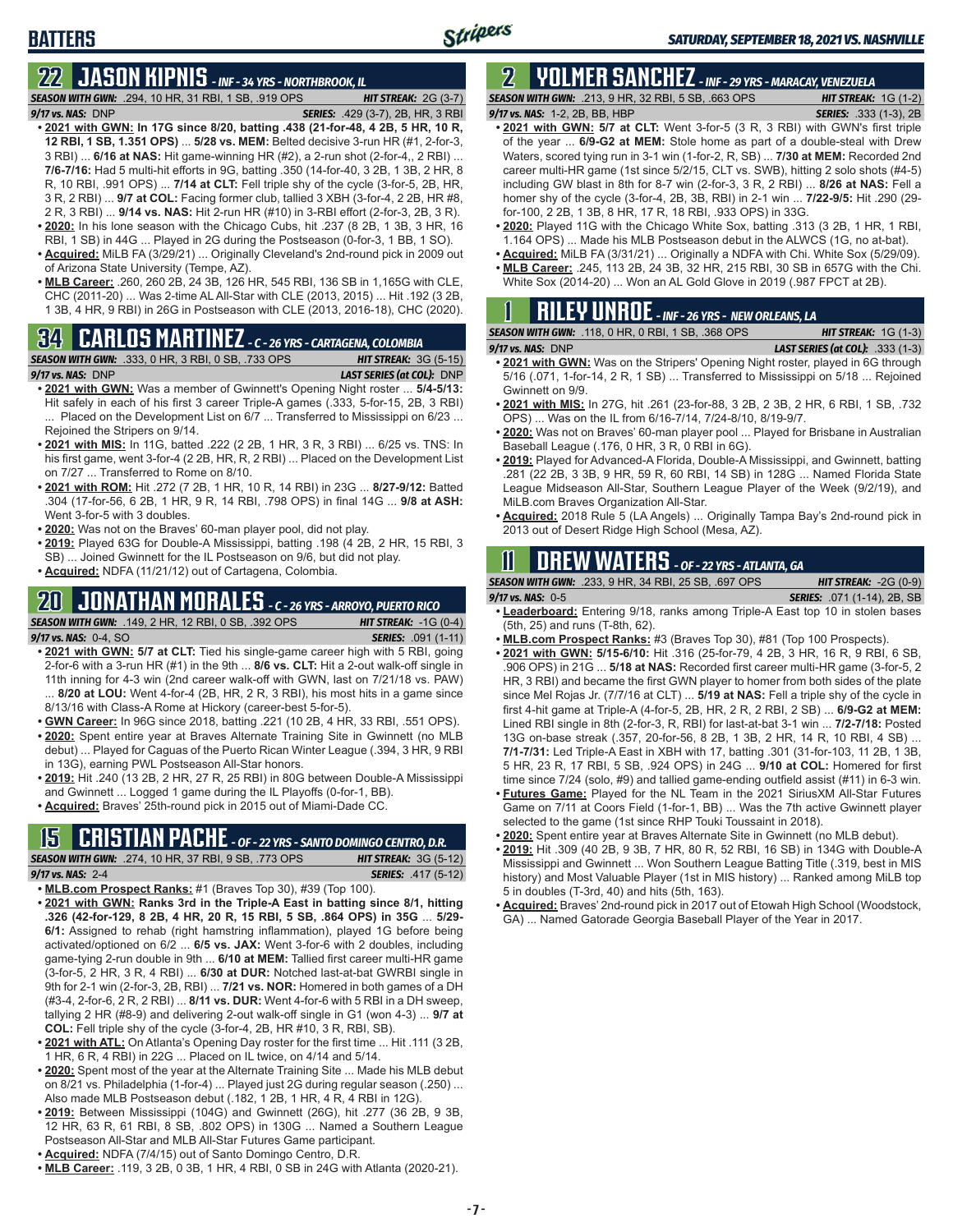| <b>OFFENSE</b> |                            |                                                                                              | Stripers |  |  |  |  |  | <b>SATURDAY, SEPTEMBER 18, 2021 VS. NASHVILLE</b> |
|----------------|----------------------------|----------------------------------------------------------------------------------------------|----------|--|--|--|--|--|---------------------------------------------------|
| TOTAL:         | 248, 154 HR, 752 OPS RISP: | 263, 46 HR, 305 OPS RUNS/INNING: 1 2 3 4 5 6 7 8 9 X TOT                                     |          |  |  |  |  |  |                                                   |
| Vs. LHP:       |                            | 246, 62 HR, 774 OPS RISP/20: 256, 22 HR, 799 OPS Stripers: 73 54 62 60 73 62 76 60 43 14 577 |          |  |  |  |  |  |                                                   |
|                |                            | Vs. RHP: 249, 92 HR, 741 OPS LOADED: 323, 8 HR, 990 OPS   Opponents:                         |          |  |  |  |  |  | 70 54 67 55 47 56 44 32 26 14 465                 |

|                |                |                |                |                |                |                          |                | <b>HOME RUNS</b>       |                                            |                          | <b>MULTI-GAMES</b>       |                          |
|----------------|----------------|----------------|----------------|----------------|----------------|--------------------------|----------------|------------------------|--------------------------------------------|--------------------------|--------------------------|--------------------------|
| Player         | 1 <sub>R</sub> | 2R             | 3R             | GS             | Tot.           |                          |                | Off LH Off RH Team W-L | Last HR with Gwinnett (Regular Season)     | Hit                      | <b>RBI</b>               | <b>HR</b>                |
| Almonte        | $\overline{2}$ |                |                |                | 3              |                          | 2              | $3-0$                  | 5/30/21 vs. MEM. 1R (RH Connor Jones)      | 8                        | 5                        |                          |
| Arcia          | 12             | 5              |                |                | 17             | 7                        | 10             | $10 - 4$               | 8/17/21 at LOU, 1R (RH Hunter Greene)      | 21                       | 10                       | $\overline{2}$           |
| <b>Brugman</b> |                |                |                |                |                |                          |                | $0 - 0$                |                                            |                          |                          |                          |
| Camargo        | 5              |                | 3              |                | 15             |                          | 8              | $10 - 4$               | 9/4/21 vs. MEM, 3R (LH Connor Thomas)      | 30                       | 15                       | $\overline{ }$           |
| Casteel        |                | 5              |                |                | $\overline{ }$ | 5                        | $\overline{2}$ | $5 - 2$                | 9/12/21 at COL, 2R (LH Kirk McCarty)       | $\overline{7}$           | 8                        |                          |
| Contreras      | 5              | 3              |                |                | 9              | 2                        | $\overline{7}$ | $8 - 1$                | 9/7/21 at COL, 1R (LH Kirk McCarty)        | 11                       | $\overline{7}$           |                          |
| d'Arnaud       |                |                |                |                |                |                          |                | $0 - 0$                |                                            |                          | -                        |                          |
| Demeritte      | 10             | 4              | 3              | 3              | 20             | 10                       | 10             | $17-3$                 | 9/12/21 at COL, 3R (RH Jordan Stephens)    | 17                       | 13                       | ٠.                       |
| Ervin          | 4              | $\overline{2}$ |                |                | $\overline{ }$ | 5                        | 2              | $5 - 2$                | 9/3/21 vs. MEM, 1R (LH Evan Kruczynski)    | $\overline{7}$           | $\overline{7}$           |                          |
| Franco         | ٠              |                | $\sim$         |                |                |                          | ۰              | $0 - 0$                |                                            | $\overline{\phantom{a}}$ | $\overline{\phantom{a}}$ | ٠                        |
| Goins          | 4              | $\overline{2}$ |                |                | 6              |                          | 5              | $5 - 1$                | 9/14/21 vs. NAS, 1R (RH Josh Lindblom)     | 15                       | 8                        |                          |
| Gore           |                |                |                |                |                |                          | ٠              | $0 - 0$                | ---                                        | 3                        | $\overline{a}$           | $\overline{\phantom{a}}$ |
| Heredia        | $\sim$         |                |                |                |                |                          | ۰              | $0 - 0$                | ---                                        | ٠                        | ٠                        |                          |
| Inciarte       | ٠              |                |                |                |                | $\overline{\phantom{a}}$ | ٠              | $0 - 0$                |                                            | ۰                        | ۰                        |                          |
| Jackson        | 4              | 4              |                | $\overline{2}$ | 11             | 8                        | 3              | $5 - 2$                | 7/28/21 at MEM, 1R (LH Matthew Liberatore) | 11                       | 10                       | 3                        |
| Kazmar Jr.     | 5              | 3              |                | ٠              | 9              | 3                        | 6              | $6 - 3$                | 9/1/21 vs. MEM, 2R (LH Matthew Liberatore) | 9                        | $\overline{7}$           |                          |
| Kipnis         | 4              | 5              |                |                | 10             |                          | 9              | $8 - 2$                | 9/14/21 vs. NAS, 2R (RH Josh Lindblom)     | 17                       | 10                       |                          |
| Lucrov         |                |                |                |                | $\overline{2}$ |                          | $\overline{2}$ | $1 - 1$                | 6/10/21 at MEM, 3R (RH Grant Black)        | $\overline{4}$           | 3                        | ٠.                       |
| Martinez       |                |                |                |                |                |                          |                | $0 - 0$                |                                            | 2                        | $\overline{A}$           |                          |
| <b>Morales</b> |                |                |                |                | 2              |                          | 4              | $2 - 0$                | 8/20/21 at LOU, 1R (LH Phillip Diehl)      | $\overline{2}$           | 2                        |                          |
| Pache          | 8              |                |                |                | 10             | $\overline{4}$           | 6              | $7-2$                  | 9/7/21 at COL, 1R (LH Kirk McCarty)        | 21                       | 8                        | $\overline{A}$           |
| Rosario        | $\overline{2}$ |                |                |                | 4              |                          | $\overline{4}$ | $4 - 0$                | 8/26/21 at NAS, 1R (RH Josh Lindblom)      | $\overline{2}$           | 5                        |                          |
| Sanchez        | 6              | 2              |                |                | 9              | $\overline{4}$           | 5              | $5 - 3$                | 9/5/21 vs. MEM, 1R (RH T.J. Zeuch)         | 12                       | 6                        | $\overline{ }$           |
| Snider         | 2              |                |                |                | 4              |                          | $\overline{4}$ | $4 - 0$                | 8/21/21 at LOU, 3R (RH Tim Adleman)        | 3                        | $\overline{4}$           |                          |
| Unroe          |                |                |                |                |                |                          |                | $0 - 0$                | 7/19/19 vs. ROC. 1R (RH Drew Hutchison)    | ۰                        | ۰                        |                          |
| Waters         | 5              | 2              | $\overline{2}$ |                | 9              | 4                        | 5              | $5 - 3$                | 9/10/21 at COL, 1R (RH Heath Fillmyer)     | 20                       | 8                        | 1                        |
| Total:         | 81             | 46             | 19             | 8              | 154            |                          |                |                        |                                            |                          |                          |                          |

| <b>HOME RUN VARIANTS</b>                                         |                                                                                     |    |                   |             |           |                                   |           |              |            |                |              |                          |                                        | <b>PINCH HITTERS</b> |              |                |              |                |                                              |                |                |
|------------------------------------------------------------------|-------------------------------------------------------------------------------------|----|-------------------|-------------|-----------|-----------------------------------|-----------|--------------|------------|----------------|--------------|--------------------------|----------------------------------------|----------------------|--------------|----------------|--------------|----------------|----------------------------------------------|----------------|----------------|
| Back-to-Back Homers (4x):                                        |                                                                                     |    |                   |             |           |                                   |           |              |            |                | Player       | AVG.                     | <b>AB</b>                              | R                    | н            | 2B             | 3B           | <b>HR</b>      | <b>RBI</b>                                   | <b>BB</b>      | <b>SO</b>      |
| Almonte (GS) / Snider, 5/7 at CLT (1st Inning)                   |                                                                                     |    |                   |             |           |                                   |           |              |            |                | Almonte      | 1.000                    |                                        | 0                    |              | 0              | $\mathbf 0$  | $\mathbf 0$    | 2                                            | 0              | 0              |
| Jackson (2R) / Contreras, 7/14 at CLT (1st Inning)               |                                                                                     |    |                   |             |           |                                   |           |              |            |                | Arcia        | $\overline{\phantom{a}}$ | 0                                      | $\mathbf{1}$         | $\mathbf 0$  | $\mathbf 0$    | $\mathbf 0$  | $\mathbf 0$    | $\mathbf 0$                                  | $\mathbf{1}$   | 0              |
| Pache (1R) / Arcia, 8/11-G2 vs. DUR (1st Inning)                 |                                                                                     |    |                   |             |           |                                   |           |              |            |                | Camargo      | .000                     | $\mathbf{1}$                           | $\Omega$             | $\mathbf 0$  | $\mathbf 0$    | $\mathbf 0$  | $\mathbf 0$    | $\Omega$                                     | $\mathbf 0$    | $\Omega$       |
| Camargo (2R) / Kipnis, 8/20 at LOU (3rd Inning)                  |                                                                                     |    |                   |             |           |                                   |           |              |            |                | Casteel      | .120                     | 25                                     | $\overline{2}$       | 3            | $\overline{1}$ | $\mathbf 0$  | $\mathbf{1}$   | 4                                            | $\mathbf 0$    | 9              |
|                                                                  |                                                                                     |    |                   |             |           |                                   |           |              |            |                | Contreras    | .500                     | $\overline{2}$                         | $\mathbf{1}$         | $\mathbf{1}$ | $\mathbf 0$    | $\mathbf 0$  | $\mathbf 0$    | $\Omega$                                     | $\mathbf 0$    | 0              |
| Back-to-Back-to-Back Homers (1x):                                |                                                                                     |    |                   |             |           |                                   |           |              |            |                | Demeritte    | .286                     | $\overline{7}$                         | 3                    | 2            | $\overline{1}$ | $\mathbf 0$  | $\mathbf{1}$   |                                              | 3              | $\overline{4}$ |
| Arcia (2R) / Camargo / Demeritte, 5/8 at CLT (6th Inning)        |                                                                                     |    |                   |             |           |                                   |           |              |            |                | Ervin        | .231                     | 13                                     | 4                    | 3            | $\mathbf 0$    | $\mathbf 0$  | $\overline{2}$ | 5                                            | $\overline{4}$ | 4              |
| Pinch-Hit Homers (5x):                                           |                                                                                     |    |                   |             |           |                                   |           |              |            |                | Goins        | .000                     | $\overline{2}$                         | $\Omega$             | $\mathbf 0$  | $\mathbf 0$    | $\mathbf 0$  | $\mathbf 0$    | $\Omega$                                     | $\mathbf 0$    | $\mathbf{1}$   |
|                                                                  |                                                                                     |    |                   |             |           |                                   |           |              |            |                | Gore         | .200                     | $\overline{5}$                         | 0                    | $\mathbf{1}$ | $\mathbf 0$    | $\mathbf 0$  | $\mathbf 0$    | $\mathbf{0}$                                 | 3              | 3              |
|                                                                  | Demeritte (1R), 5/12 vs. LOU (7th Inning)<br>Casteel (2R), 6/3 vs. JAX (7th Inning) |    |                   |             |           |                                   |           |              | Jackson    | .000           | $\mathbf{1}$ | $\Omega$                 | $\mathbf 0$                            | $\mathbf 0$          | $\mathbf 0$  | $\mathbf 0$    | $\mathbf 0$  | $\mathbf 0$    | $\mathbf{1}$                                 |                |                |
| Ervin (2R), 7/7 vs. NAS (6th Inning)                             |                                                                                     |    |                   |             |           |                                   |           |              |            |                | Kazmar Jr.   | .000                     | 10                                     | 0                    | $\mathbf 0$  | $\mathbf 0$    | $\mathbf 0$  | $\mathbf 0$    | $\mathbf 0$                                  | $\mathbf 0$    | $\overline{4}$ |
| Snider (3R), 8/21 at LOU (8th Inning)                            |                                                                                     |    |                   |             |           |                                   |           |              |            |                | Kipnis       | .000                     | $\mathbf{1}$                           | $\Omega$             | $\mathbf 0$  | $\mathbf 0$    | $\mathbf 0$  | $\mathbf 0$    | $\mathbf 0$                                  | $\mathbf{1}$   | 0              |
| Ervin (1R), 9/3 vs. MEM (7th Inning)                             |                                                                                     |    |                   |             |           |                                   |           |              |            |                | Lee, D.      | .000                     | $\mathbf{1}$                           | $\Omega$             | $\mathbf 0$  | $\Omega$       | $\mathbf 0$  | $\mathbf 0$    | $\Omega$                                     | $\mathbf 0$    | $\mathbf{1}$   |
|                                                                  |                                                                                     |    |                   |             |           |                                   |           |              |            |                | Lucrov       | .000                     | 3                                      | 0                    | $\mathbf 0$  | $\mathbf 0$    | $\mathbf 0$  | $\mathbf 0$    | $\mathbf{0}$                                 | $\mathbf{1}$   | 0              |
| Leadoff (Game) Homers (4x):                                      |                                                                                     |    |                   |             |           |                                   |           | Morales      | .000       | $\overline{2}$ | $\Omega$     | $\mathbf 0$              | $\mathbf 0$                            | $\mathbf 0$          | $\mathbf 0$  | $\mathbf{0}$   | $\mathbf 0$  | 0              |                                              |                |                |
| Waters (2x), 5/19 at NAS, 7/22 vs. NOR                           |                                                                                     |    |                   |             |           |                                   |           |              |            |                | Pache        | .500                     | $\mathbf{2}$                           | 0                    | $\mathbf{1}$ | $\mathbf 0$    | $\mathbf 0$  | $\mathbf 0$    | $\mathbf{1}$                                 | 1              | $\mathbf{1}$   |
| Arcia (1x), 7/3 at DUR                                           |                                                                                     |    |                   |             |           |                                   |           |              |            |                | Sanchez      | .000                     | 9                                      | $\mathbf{1}$         | $\mathbf 0$  | $\mathbf 0$    | $\mathbf 0$  | $\mathbf 0$    | $\mathbf 0$                                  | 1              | 4              |
| Pache (1x), 8/8-G2 vs. CLT                                       |                                                                                     |    |                   |             |           |                                   |           |              |            |                | Snider       | .150                     | 20                                     | 4                    | 3            | 1              | $\mathbf 0$  | $\mathbf{1}$   | $\overline{4}$                               | $\overline{4}$ | $\overline{7}$ |
|                                                                  |                                                                                     |    |                   |             |           |                                   |           |              |            |                | Unroe        | .000                     | $\overline{4}$                         | $\Omega$             | $\mathbf 0$  | $\mathbf 0$    | $\mathbf 0$  | $\mathbf 0$    | $\mathbf{0}$                                 | $\mathbf 0$    | $\mathbf{1}$   |
| Walk-Off Homers (1x):<br>Arcia (Solo), 5/16 vs. LOU (9th Inning) |                                                                                     |    |                   |             |           |                                   |           |              |            |                | Totals:      | .138                     | 109                                    | 16                   | 15           | 3              | $\mathbf{0}$ | 5              | $\overline{17}$                              | 19             | 40             |
|                                                                  |                                                                                     |    |                   |             |           | <b>STRIPERS BATTING BY MONTH</b>  |           |              |            |                |              |                          | <b>HITTING STREAKS (10-PLUS GAMES)</b> |                      |              |                |              |                |                                              |                |                |
|                                                                  | <b>AVG</b>                                                                          | G  | 2B                | 3B          | <b>HR</b> | <b>RBI</b>                        | <b>SB</b> | <b>OBP</b>   | <b>SLG</b> | <b>OPS</b>     | Player       | <b>Length/Dates</b>      |                                        |                      |              |                |              | <b>Stats</b>   |                                              |                |                |
| May:                                                             | .254                                                                                | 24 | 43                | 2           | 36        | 138                               | 24        | .366         | .445       | .811           | Arcia        | 13G (5/4-5/18)           |                                        |                      |              |                |              |                | .393 (22-56), 4 2B, 7 HR, 17 R, 12 RBI       |                |                |
| June:                                                            | .227                                                                                | 25 | 36                | 3           | 21        | 88                                | 23        | .308         | .357       | .665           | Contreras    | 13G (7/10-7/27)          |                                        |                      |              |                |              |                | .385 (20-52), 5 2B, 7 HR, 14 R, 20 RBI       |                |                |
| July:                                                            | .271                                                                                | 28 | 52                | 2           | 47        | 161                               | 23        | .352         | .479       | .831           | Demeritte    | 10G (6/2-7/21)           |                                        |                      |              |                |              |                | .372 (16-43), 2 2B, 3 HR, 10 R, 8 RBI        |                |                |
| August:                                                          | .237                                                                                | 25 | 30                | 6           | 30        | 103                               | 14        | .298         | .401       | .700           |              |                          |                                        |                      |              |                |              |                |                                              |                |                |
| September:                                                       | .245                                                                                | 15 | 17                | $\mathbf 1$ | 20        | 56                                | 9         | .313         | .412       | .725           |              |                          |                                        |                      |              |                |              |                |                                              |                |                |
|                                                                  |                                                                                     |    |                   |             |           |                                   |           |              |            |                |              |                          |                                        |                      |              |                |              |                |                                              |                |                |
|                                                                  |                                                                                     |    |                   |             |           |                                   |           |              |            |                |              |                          | <b>ON-BASE STREAKS (15-PLUS GAMES)</b> |                      |              |                |              |                |                                              |                |                |
|                                                                  |                                                                                     |    |                   |             |           | <b>HITTER AWARDS &amp; HONORS</b> |           |              |            |                | Player       | <b>Length/Dates</b>      |                                        |                      |              |                |              | <b>Stats</b>   |                                              |                |                |
| Player                                                           |                                                                                     |    | <b>Award/Date</b> |             |           |                                   |           | <b>Stats</b> |            |                | Camargo      | 20G (7/22-8/14)          |                                        |                      |              |                |              |                | .347 (26-75), 4 2B, 2 3B, 2 HR, 14 RBI, 6 BB |                |                |

Waters SiriusXM All-Star Futures Game (7/11) Game: 1-1, BB Contreras AAA East Player of Week (7/13-18) .462, 3 2B, 3 HR, 12 RBI

Camargo 18G (6/18-7/8) .303 (20-66), 6 2B, 2 HR, 7 RBI, 7 BB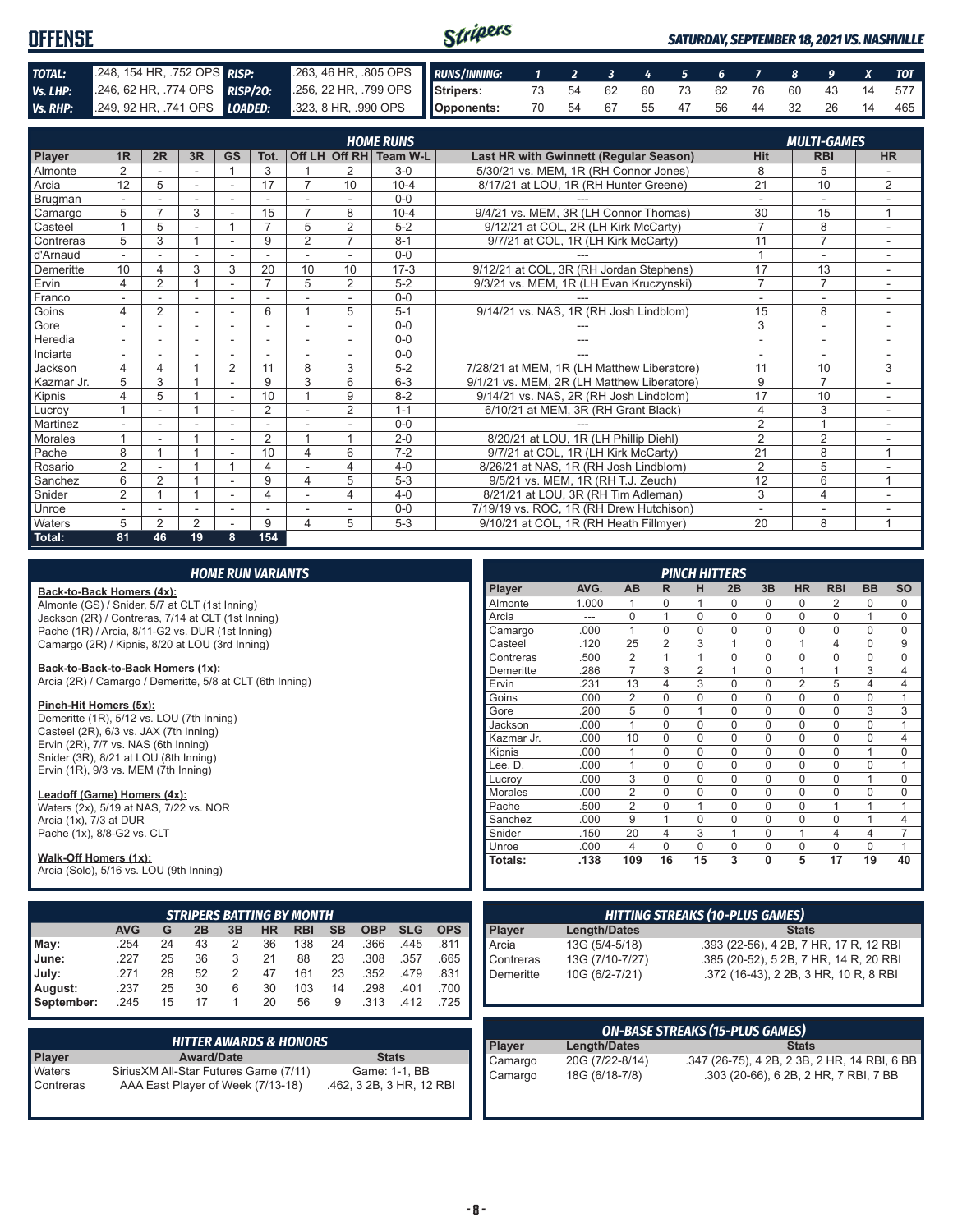### **SEASON SUMMARY**



### **TEAM HIGHS & LOWS**

| <b>OFFENSE:</b>                                                  |  |
|------------------------------------------------------------------|--|
|                                                                  |  |
|                                                                  |  |
|                                                                  |  |
|                                                                  |  |
|                                                                  |  |
|                                                                  |  |
|                                                                  |  |
|                                                                  |  |
|                                                                  |  |
|                                                                  |  |
|                                                                  |  |
|                                                                  |  |
|                                                                  |  |
|                                                                  |  |
|                                                                  |  |
|                                                                  |  |
|                                                                  |  |
|                                                                  |  |
| <b>PITCHING:</b>                                                 |  |
|                                                                  |  |
|                                                                  |  |
|                                                                  |  |
|                                                                  |  |
|                                                                  |  |
|                                                                  |  |
|                                                                  |  |
|                                                                  |  |
|                                                                  |  |
|                                                                  |  |
|                                                                  |  |
| <b>DEFENSE:</b>                                                  |  |
| Most Double Plays Turned, Game  3 (6x, last: 8/21 at Louisville) |  |
|                                                                  |  |

Most Stolen Bases Allowed, Game ...............................................4 (7/4 at Durham) Most Caught Stealing, Game .............................................. 2 (8/8-G1 vs. Charlotte)

### **TEAM MISCELLANEOUS**

| Largest Blown Lead (Loss)3 Runs (4x, last: 8/6 vs. Charlotte, 5-2, 6-10) |
|--------------------------------------------------------------------------|
|                                                                          |
|                                                                          |
|                                                                          |
|                                                                          |
|                                                                          |
|                                                                          |
|                                                                          |
|                                                                          |
|                                                                          |

### **INDIVIDUAL HIGHS & LOWS**

| <b>HITTING (GAME):</b> |  |
|------------------------|--|
|                        |  |
|                        |  |
|                        |  |
|                        |  |
|                        |  |
|                        |  |
|                        |  |
|                        |  |
|                        |  |
|                        |  |
|                        |  |
|                        |  |
|                        |  |
|                        |  |

#### **PITCHING (GAME):**

#### **DEFENSE (GAME):**

### **STREAKS**

#### **OFFENSIVE (LONGEST IN 2021 ONLY):**

#### **PITCHING (LONGEST IN 2021 ONLY):**

| Consecutive Starts with Win3 Starts (2x, last: K. Wright, 8/13-8/26) |
|----------------------------------------------------------------------|
|                                                                      |
|                                                                      |
|                                                                      |
|                                                                      |
|                                                                      |

### **LAST TIME IT HAPPENED (GWINNETT REGULAR-SEASON HISTORY)**

#### **INDIVIDUAL OFFENSE:**

|                                                               | Homers, Both Sides of Plate ………………………… Drew Waters (5/18/21 at Nashville)  |
|---------------------------------------------------------------|----------------------------------------------------------------------------|
|                                                               |                                                                            |
|                                                               |                                                                            |
|                                                               | Back-to-Back-to-Back Homers  Arcia/Camargo/Demeritte (5/8/21 at Charlotte) |
|                                                               |                                                                            |
|                                                               |                                                                            |
|                                                               |                                                                            |
|                                                               |                                                                            |
|                                                               |                                                                            |
|                                                               |                                                                            |
|                                                               |                                                                            |
|                                                               |                                                                            |
|                                                               |                                                                            |
|                                                               |                                                                            |
|                                                               |                                                                            |
| <b>INDIVIDUAL PITCHING:</b><br><b>Q O-Inning Perfect Game</b> | Never                                                                      |
|                                                               |                                                                            |

| 9.0-Inning No-Hitter (Comb.) Wooten/Marksberry/Ramirez (6/30/16 at Louisville) |
|--------------------------------------------------------------------------------|
|                                                                                |
|                                                                                |
|                                                                                |
| 21 Consecutive Saves Converted Jairo Asencio (9/6/09-8/8/11)                   |
| 25.0-Inning Scoreless Streak Stephen Marek, 25.1 IP (6/6/10-8/2/10)            |

#### **TEAM OFFENSE:**

| <b>TEAM PITCHING:</b> |  |
|-----------------------|--|
|                       |  |
|                       |  |
|                       |  |
|                       |  |
|                       |  |
|                       |  |
|                       |  |
|                       |  |
| <b>TEAM DEFENSE.</b>  |  |
|                       |  |

#### **TEAM DEFENSE:**

| Turn a Triple Play 6/5/21 vs. Jacksonville (Camargo-Kipnis-Snider) |  |  |
|--------------------------------------------------------------------|--|--|
|                                                                    |  |  |

### **TEAM MISCELLANEOUS:**<br>18-Run Margin of Victory....